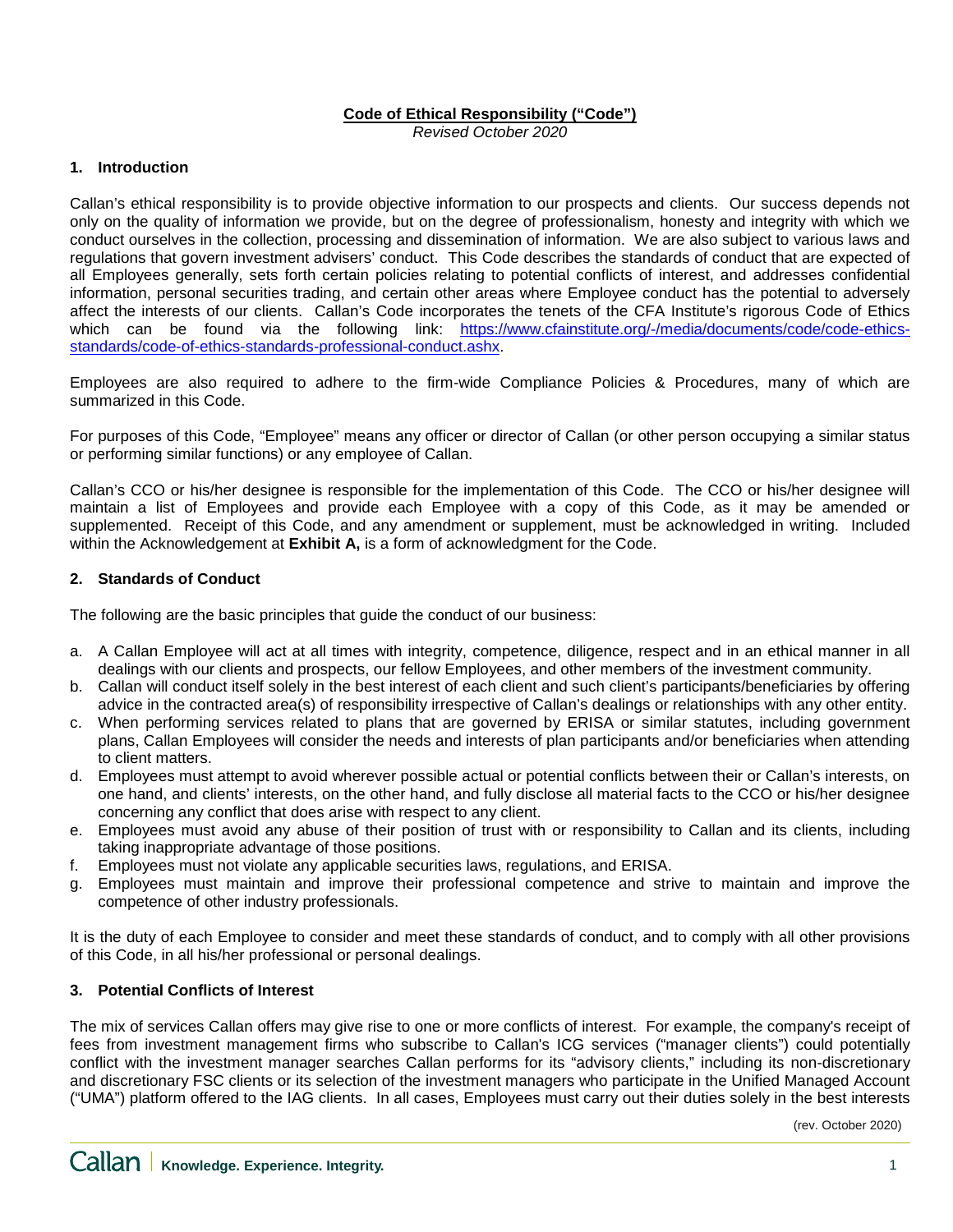of our advisory clients, and free from all compromising influences and loyalties. The following specific policies relating to potential conflicts of interest are designed to achieve this goal.

## **a. General**

- 1. Callan's manager search services and products will be designed to promote fair and even competition among all qualified candidates meeting the requirements and limitations, if any, prescribed by the advisory client.
- 2. Callan's investment measurement services will be designed and presented to our advisory clients in a manner that presents fairly, objectively, and meaningfully the results achieved by individual managers, asset classes, and the total fund.
- 3. Callan will continue to maintain peer review processes through the Manager Search Committee, the Client Policy Review Committee, Alternative Investments Review Committee, Defined Contribution Committee, and their respective successors (collectively, "oversight committees"). These oversight committees are intended to bring the collective wisdom of Callan to client work and to maintain objectivity and eliminate potential personal bias for manager/record keeper searches, strategic planning studies and similar work.
- 4. Neither Callan nor any Callan Employee will accept "finder's fees" or enter into agreements that offer financial rewards dependent upon our advisory client's procurement decisions without full disclosure of the agreement to such client.
- 5. All consulting fees will be quoted in hard dollars.
- 6. Callan reports, letters and other communications will display the date of preparation along with all other relevant dates that encompass the period of analysis.
- 7. A Callan Employee will not copy or use in substantially the same form (plagiarize) in reports to or other communications with clients or prospects materials prepared by anyone outside of Callan without proper attribution.

### **b. Investment Manager Relationships**

- 1. An investment manager's business relationship with Callan, or lack thereof, will not affect that manager's inclusion or exclusion from a manager search or evaluation project or from the selection process for the UMA platform, the Middle Market Matrix, or any Callan proprietary funds.
- 2. Oversight committees will not consider a manager's business relationship with Callan, or lack thereof, in any way in its deliberations. It is the Committee Chairman's responsibility to prevent any such discussions.
- 3. Callan will not maintain any type of code or other method of designating a manager's business relationships with Callan in any screening process used as part of a manager search or evaluation project.
- 4. Callan will maintain an open door policy toward all investment managers, whether or not they have a business relationship with Callan. Participation in Callan's databases is free and at the manager's discretion.
- 5. Global Manager Research Department staff, members of the firm's Manager Search Committee and individual consultants will routinely disclose to the Manager Search Committee any familial relationship that may exist with investment management firms and shall recuse himself/herself during the Manager Search Committee discussion about that investment management firm. Likewise, members of Real Assets and Alternatives Consulting Groups, members of the firm's Alternative Investments Review Committee and individual consultants will routinely disclose to the Alternative Investments Review Committee any familial relationship that may exist with investment management firms and shall recuse himself/herself during the Alternative Investments Review Committee discussion about that investment management firm. Familial relationships include immediate family members of the Employee, as well as any persons in the Employee's household who work for investment management firms. Employees shall also recuse themselves from any discussion of an investment manager where the Employee is a primary or backup consultant with that investment manager as part of a FSC or IAG client relationship.
- 6. The ICG will not attempt to influence investment manager search or evaluation activity on behalf of their manager clients, either formally or informally.
- 7. ICG consultants and the Callan Institute ("the Institute") personnel will inform all manager clients and prospects that the purchase of services or products does not entitle them to any preferential treatment in the services conducted by Callan; such manager relationships do not affect the outcome or process by which any of Callan's services are conducted.
- 8. Fund sponsor consultants will not market products to investment managers, but may refer managers to the ICG.
- 9. Institute personnel will coordinate manager client attendance at the Institute programs by maintaining a reasonable balance between asset owner and manager clients.
- 10. Institute personnel will discourage ICG clients from directly marketing their investment management services at the Institute functions. Violations by these clients may result in the loss of their client relationship.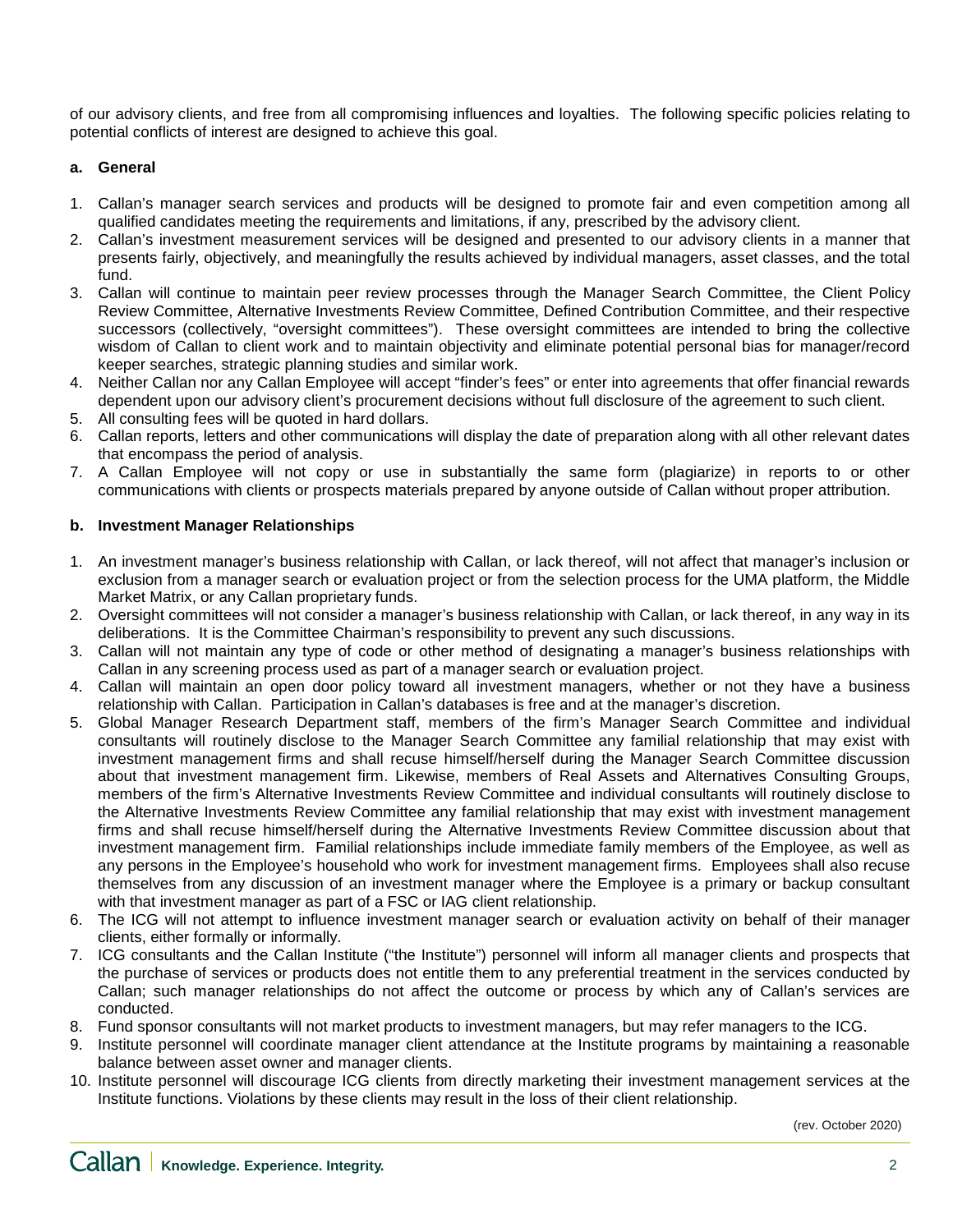- 11. Callan will disclose to asset owner clients the existence of client relationships with investment managers on request as well as on an annual basis, in the initial client contract, as part of each manager search project, and in each quarterly performance measurement report.
- 12. To ensure that confidentiality of client information is appropriately respected and to prevent sensitive information from being shared across Callan business units, asset owner client requests for more detailed information on manager relationships, including specific information regarding the fees paid to Callan by the managers employed by their fund, will be handled directly by Callan's Compliance department.

# **c. Trust Advisory Group ("TAG")**

Except when stated otherwise, the following provisions pertain to Employees in and services provided by TAG:

- 1. Callan will disclose to all advisory clients the fact that Callan, through TAG, manages multi-manager portfolios in collective investment trusts (the "CITs") and in private fund vehicles. Callan designs and acts as an adviser for custom target date funds, as well as white label asset class funds. Callan also serves as the outsourced chief investment officer ("OCIO") for selected asset owners. In addition, Callan has a program to provide discretionary advisory services to participant-directed defined contribution plans and other qualified investors (the "Discretionary Platform"). The Discretionary Platform is designed to provide access to multi-manager investment options developed and reviewed by Callan.
- 2. Callan general consultants can discuss the Callan Funds with their clients and prospects, describing them in general terms, to help clients and prospects understand Callan's full range of services. During this type of discussion consultants should describe the policies Callan has put in place to separate Callan's non-discretionary and discretionary businesses and protect both clients and Callan from any possibility of engaging in any activity that might be viewed as a prohibited transaction. To determine next steps for a discretionary opportunity, Callan consultants should refer to the Discretionary Roadmap in the Callan Wiki. If an asset owner client or prospect requires more specific information regarding Callan Funds as a separate offering, including detail on the portfolios that TAG oversees, they are to be referred to TAG's personnel. Callan consultants can discuss Callan Funds with their asset owner clients and prospects if such discussion is related to Callan's Discretionary Platform. Callan shall not receive any more or less in fees should such a client choose to invest in Callan Funds within the Discretionary Platform. See additional policies related to the platform in the TAG section of this manual.
- 3. Under no circumstances can general consultants provide prospects with offering materials or marketing materials without prior approval from TAG compliance for the Callan Multi-Manager Fund. Fund sponsor consultants can provide prospects with standard approved materials describing the Callan GlidePath<sup>®</sup> Funds, the Callan Core Funds and the Pleiades Small Cap Equity Fund. They can also supply clients with these materials upon the client's request, or as part of our disclosure process.
- 4. Callan general consultants are prohibited from providing consulting advice to their clients with respect to an investment of plan assets in any of the Callan Funds except as described herein for the Discretionary Platform. For asset owner consulting clients, Callan general consultants can continue to provide performance evaluation on the total fund, include any Callan Funds, but cannot provide an opinion on the Callan Fund's performance, specifically as it might relate to an additional contribution or withdrawal.
- 5. Callan will not recommend any Callan Funds in searches conducted by Callan on behalf of an asset owner client except as described herein for the Discretionary Platform.
- 6. Callan Employees are not eligible for incentive compensation related to sales of any Callan Funds and services except in the instance of the engagement of the Discretionary Platform to new Callan clients which the nature of such eligible compensation shall be disclosed to such clients.
- 7. Employees must deal fairly and objectively with all clients when providing investment information, advice, or taking investment action.
- 8. Employees exercising discretionary authority must have a reasonable and adequate basis for investment decisions.
- 9. Investment actions can only be taken that are consistent with the stated objectives and constraints of the Callan Funds.
- 10. Adequate disclosures and information must be provided to investors in Callan Funds so they can consider whether any proposed changes in the investment style or strategy meets their investment needs.
- 11. Priority to investments must be given to advisory clients over those that benefit Callan's own interests.
- 12. Client portfolio value must be maximized by seeking best execution by the fund's sub-advisers for all client transactions.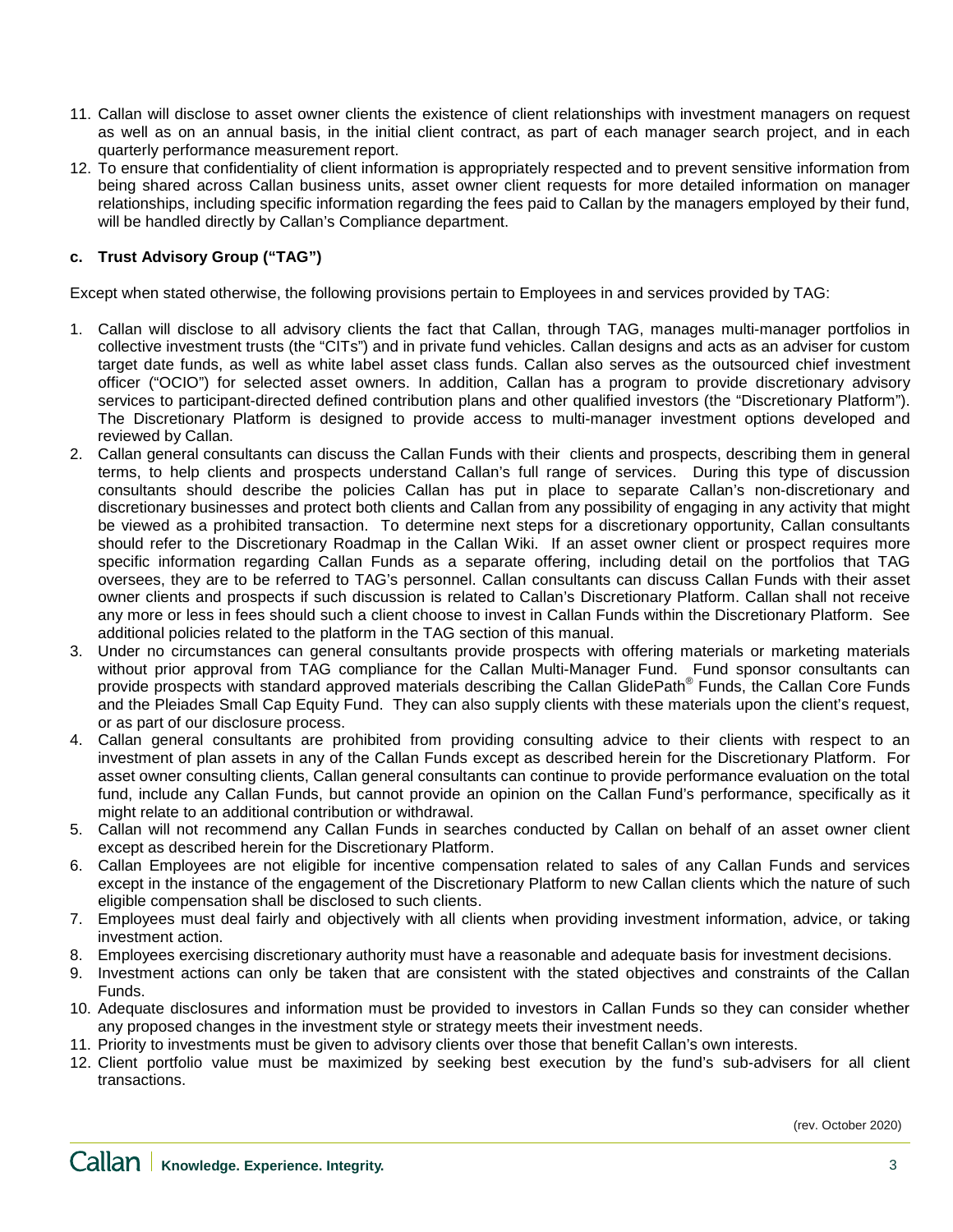- 13. In the event TAG begins trading individual securities in client accounts, it will establish policies prior to trading to ensure fair and equitable trade allocation among client accounts.
- 14. Portfolio information provided to clients should be accurate and complete and there must be independent third-party confirmation or review of such information.
- 15. There must be qualified staff and sufficient human and technological resources to thoroughly investigate, analyze, implement, and monitor investment decisions and actions made by Employees exercising discretionary authority.
- 16. Performance information must be presented that is fair, accurate, relevant, timely, and complete.
- 17. Clients must be communicated with on an on-going and timely basis and such communications should include disclosure of any review or audit of the fund or account as well as significant TAG personnel or organizational changes that have occurred.
- 18. TAG must establish and disclose its risk management process which identifies, measures, and manages the risk position of the portfolio, including the sources, nature and degree of risk exposure.

### **4. Confidential Information**

### **a. General**

This Code covers two types of confidential information: Issuer Information and Client Information. Issuer Information is material nonpublic information concerning securities or their issuers. Client Information is information received from or related to a client or a prospective client that is not readily available to the public.

### **b. Issuer Information**

Callan Employees may acquire Issuer Information from time to time during the course of performing their duties. This information may not be used to benefit Employees or Callan, either by trading based on such information ("insider trading") or by providing such information to others ("tipping"). Callan has adopted an Insider Trading Policy that describes more fully what constitutes insider trading and tipping and the substantial penalties for engaging in those activities. The Insider Trading Policy is attached to this Code as **Exhibit B**. An Employee should refer to the Insider Trading Policy (as well as this Code) whenever the Employee believes he or she may have material nonpublic information.

#### **c. Client Information, including Personally Identifiable Information**

Client Information will typically come into the possession of Callan Employees in the normal course of business. Except as required to perform their obligations as Callan Employees, Employees will not use or disclose any Client Information. In no event may Client Information be used in connection with securities transactions for the benefit of Callan's proprietary accounts or the accounts of Employees or related persons. Client Information may be governed by a confidentiality or non-disclosure agreement with Callan. In these circumstances, the information may be used or disclosed only in accordance with the agreement.

No Personally Identifiable Information pertaining to any Client plan participant will be required by or provided to Callan. For this purpose, Personally Identifiable Information ("PII") shall mean a person's first name and last name or first initial and last name combined with any one or more of the following data elements that relate to a person: (a) Social Security number, (b) driver's license number or state issued ID card number, and (c) a financial account number, or credit or debit card number. Should a Callan Employee be forwarded PII, then such recipient of the PII shall immediately notify the head of Callan's IT department and the CCO, who will promptly begin procedures to return such information to the sender and/or notify the sender of its destruction and delete it from Callan's systems.

## **d. Safeguarding of Confidential Information**

Confidential information must be stored in a manner which prevents misuse of such information. Callan has adopted a Privacy Policy that describes more fully Callan's policies and procedures for maintaining the confidentiality of any nonpublic personal information collected from certain clients. Callan also requires that all Employees sign a nondisclosure agreement, a sample of which is provided herein under the Information Security and Privacy Policy, to further safeguard Client Information.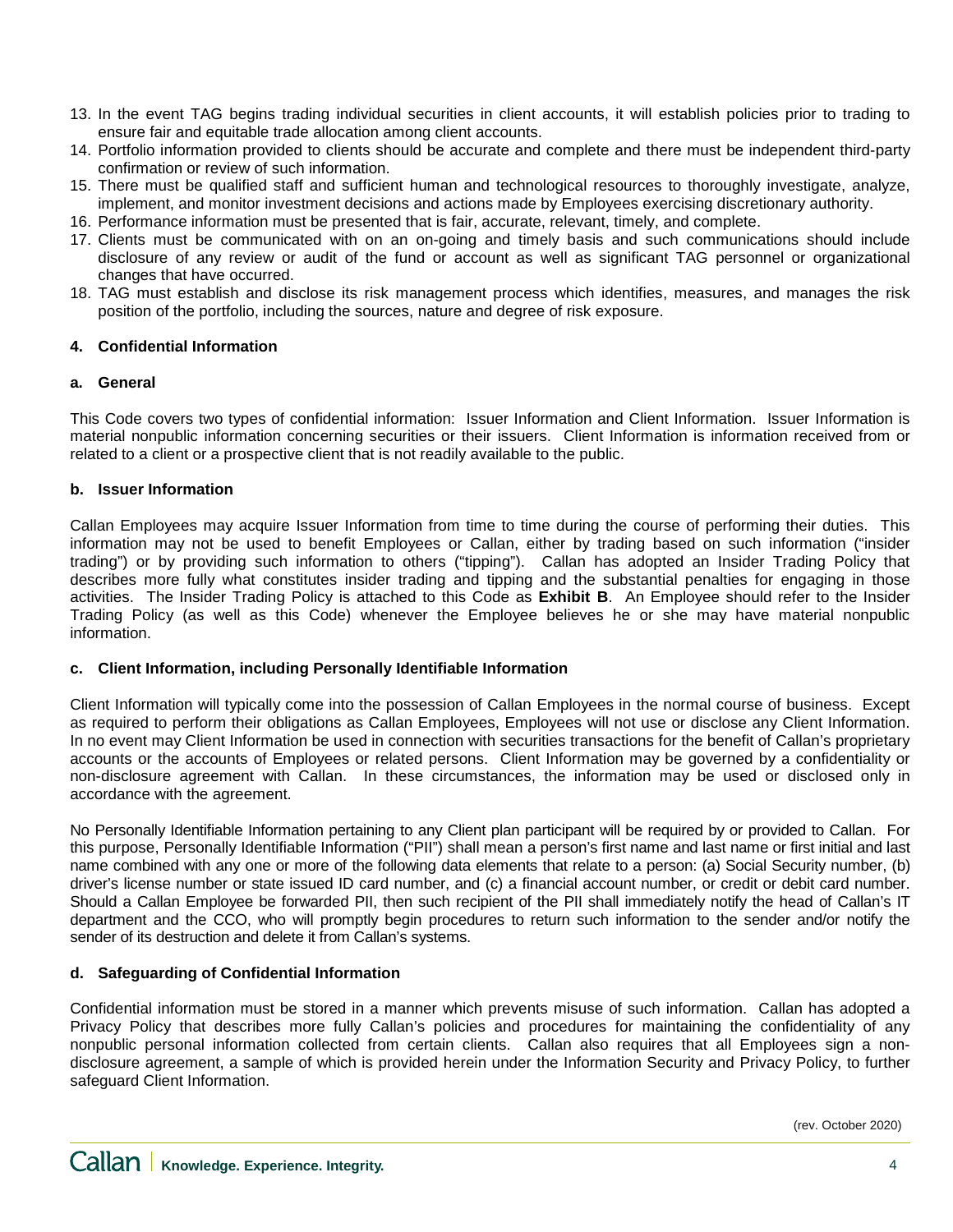## **5. Personal Securities Trading Reports**

### **a. General**

To protect against possible conflicts of interest and misuse of confidential information, trading of securities by certain Employees and related persons is subject to review by the CCO or his/her designee.

## **b. Reporting by Access Persons**

An Access Person (1) has access to nonpublic information regarding any clients' purchase or sale of securities, or nonpublic information regarding the portfolio holdings of any registered fund for which Callan or any of its affiliates acts as an investment adviser; or (2) is involved in making securities recommendations to clients, or who has access to such recommendations that are nonpublic.

Callan has identified the following Employees to be Access Persons: all Officers and Directors, TAG Employees, Compliance Employees, TAG support staff, and general/specialist consultants from the following groups: Fund Sponsor Consulting, the Independent Adviser Group, Global Manager Research, Private Equity, Hedge Funds, Capital Markets Research, and Real Assets Consulting. Callan has not identified any other Employees as being Access Persons.

Please refer to Exhibit C below for instructions on reporting requirements by Access Persons.

### **c. Review Procedure**

The CCO or his/her designee will review all Access Person's reportable securities trades for compliance with this Code.

### **6. Political and Charitable Contributions**

Contributions to charitable causes and non-profit organizations for clients and prospects are subject to prior approval by the COO and senior management. Callan will not make donations to personal pursuits of clients (i.e., charitable project of a trustee), nor will Callan reimburse Employees for such donations. Callan will, on occasion, contribute to industry-related charitable events and/or groups (i.e., in the past Callan contributed to the Toigo Foundation).

Callan has adopted procedures to implement the firm's policy of not making Political Contributions, and not permitting its Employees to make Political Contributions in excess of permitted amounts, directly or indirectly, without advance notice to, and the consent of, the CCO and senior management.

## **a. Company Contributions**

Callan, as a firm, does not make any political contributions, whether in the form of gift, loan, subscription, advance, deposit of money, payment of debt or transition (inauguration), costs, or anything of value (each a "Political Contribution"); to any person who was, at the time of such Political Contribution, an incumbent, candidate, or successful candidate for elective office (individually a "Candidate or Official" and collectively, "Candidates or Officials") of a Governmental Entity.<sup>[1](#page-4-0)</sup> Similarly, Callan does not coordinate or solicit any person or political action committee to make Political Contributions to any Candidate or Official of a Governmental Entity. For purposes of this Code, any individual that seeks to hold, holds, or will hold an office that is directly or indirectly responsible for, or can influence the outcome of the hiring of Callan by the Governmental Entity or who can appoint any person who is directly or indirectly responsible for, or can influence the hiring of Callan by the Governmental Entity; is a Candidate or Official.

<span id="page-4-0"></span><sup>&</sup>lt;sup>1</sup> A "Governmental Entity" is any State or political subdivision of a State including any agency, authority or instrumentality of the State or political subdivision, any pool of assets sponsored or established by the State or political subdivision, such as a state retirement plan or general fund, any plan or program of the Governmental Entity (e.g. qualified tuition plan), or any officer, agent or employee of the State, political subdivision, agency, authority or instrumentality.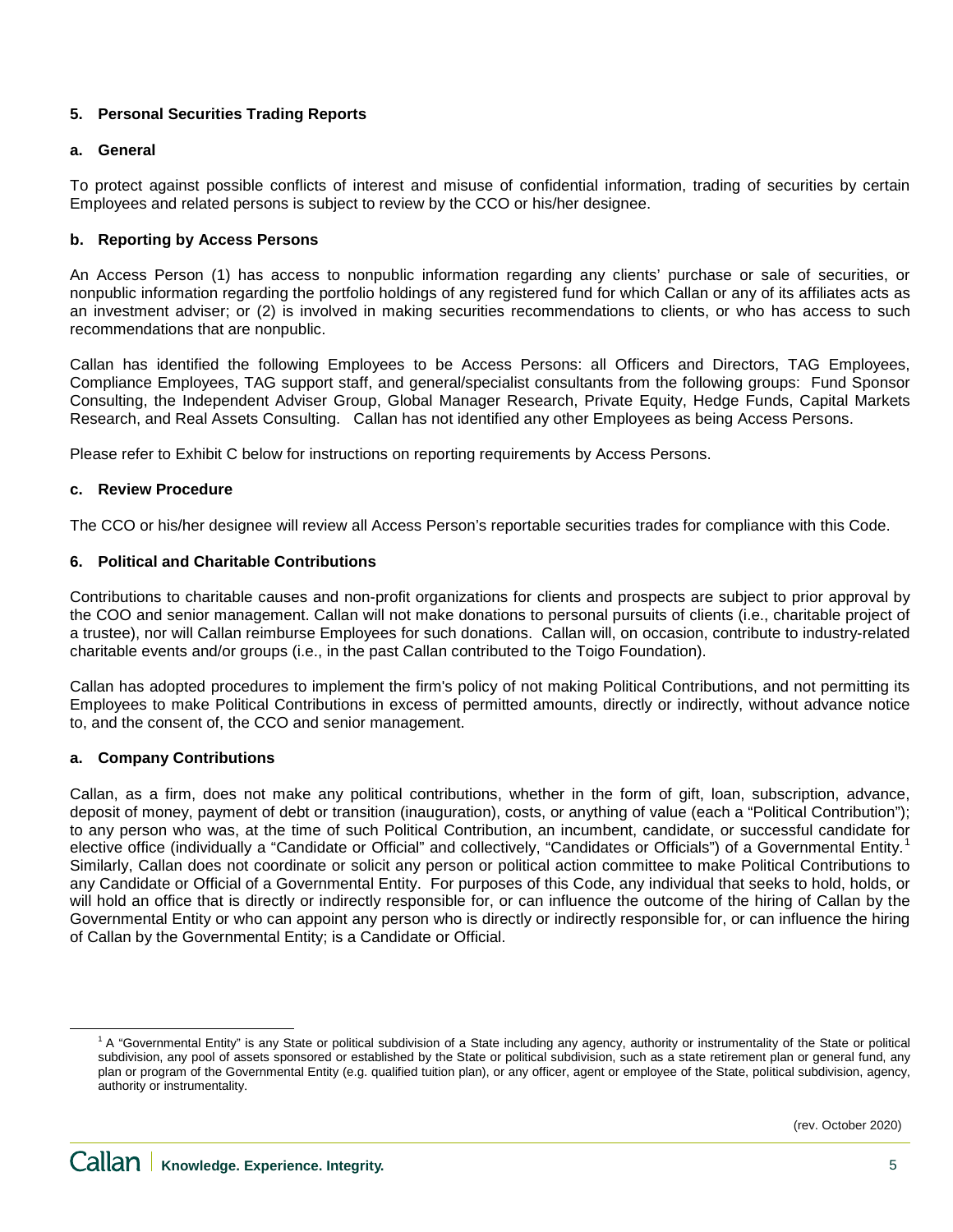### **b. Employee Contributions**

No Employee and their spouse/partner/household members are permitted to provide or agree to provide, directly or indirectly, any payment to any person to solicit a Governmental Entity for Callan services.<sup>[2](#page-5-0)</sup>

No Employee and their spouse/partner/household members are to coordinate or solicit, directly or indirectly, another person to coordinate a political action committee or to make any form of Political Contribution to any Candidate or Official of a Governmental Entity without the prior written approval of senior management.

No Employee nor their spouse/partner/household members shall make, directly or indirectly, any form of Political Contribution to any Candidates or Officials of a Governmental Entity or a Political Action Committee in excess of \$350.00 per election if the contributor is entitled to vote in the election for the position in which the Candidate or Official is seeking election or re-election at the time of the contribution, or in excess of \$150.00 to any Candidates or Officials per election if the contributor is not entitled to vote in the election for the position in which the Candidate or Official is seeking election or re-election at the time of the contribution. Callan will not reimburse Employees for Political Contributions.

#### **c. Employee Reporting Requirements**

Each Employee shall report to senior management all Political Contributions made by the Employee and their spouse/partner/household members, directly or indirectly; to Candidates and Officials of governmental entities; to political action committees; and to state and local political parties including the name of the contributor, the date of the Political Contribution, the amount of the Political Contribution, and the Candidates or Officials. Callan may require an Employee to demand the return of any (and evidence such return of) Political Contribution that Callan's compliance officer shall deem to be in violation of Callan's policies and procedures or Investment Advisers Act Regulation 206(4)-(5).

### **d. Approval by Management**

Senior management must review the Political Contributions disclosure prior to entering into an investment advisory agreement with a Governmental Entity. Senior management will not approve any such provision of investment advisory services, business transactions or participation in Callan Funds by any Governmental Entity of which a Political Contribution was made to a Candidate or Officer directly or indirectly by any Employee within two years thereof. Senior management may make an exception in a case of any person who made the Political Contribution more than six months before becoming an Employee of Callan and who does not solicit clients on behalf of Callan.

#### **e. Political Contributions of Third Party Solicitors**

Callan does not engage in any relationships with third-party solicitors to solicit governmental agency clients. Should our policy change, the third-party solicitor would be required to comply with the Political Contribution Policy. See separate Solicitors Arrangements Policy for additional information on third party solicitors.

## **7. Other Policies**

## **a. Outside Interests and Relationships**

Each Employee must disclose to the CCO or his/her designee any material interest or relationship of such Employee, whether business, financial or personal, that might present a conflict of interest with Callan's clients or business prior to Employee entering into such interest or relationship.

In addition, in limited situations a member of our Alternative Investments or Real Assets Consulting groups may be offered an advisory board seat or an observer position on the fund board in which a client(s) is invested. Such position must be pre-cleared with senior management or the member's group and Compliance. These positions are not held as a matter of

<span id="page-5-0"></span> $2$  Callan, but not any employee of Callan and their spouse/partner/household members, may pay compensation to regulated persons and to executive officers and employees of Callan for soliciting a Governmental Entity to engage Callan.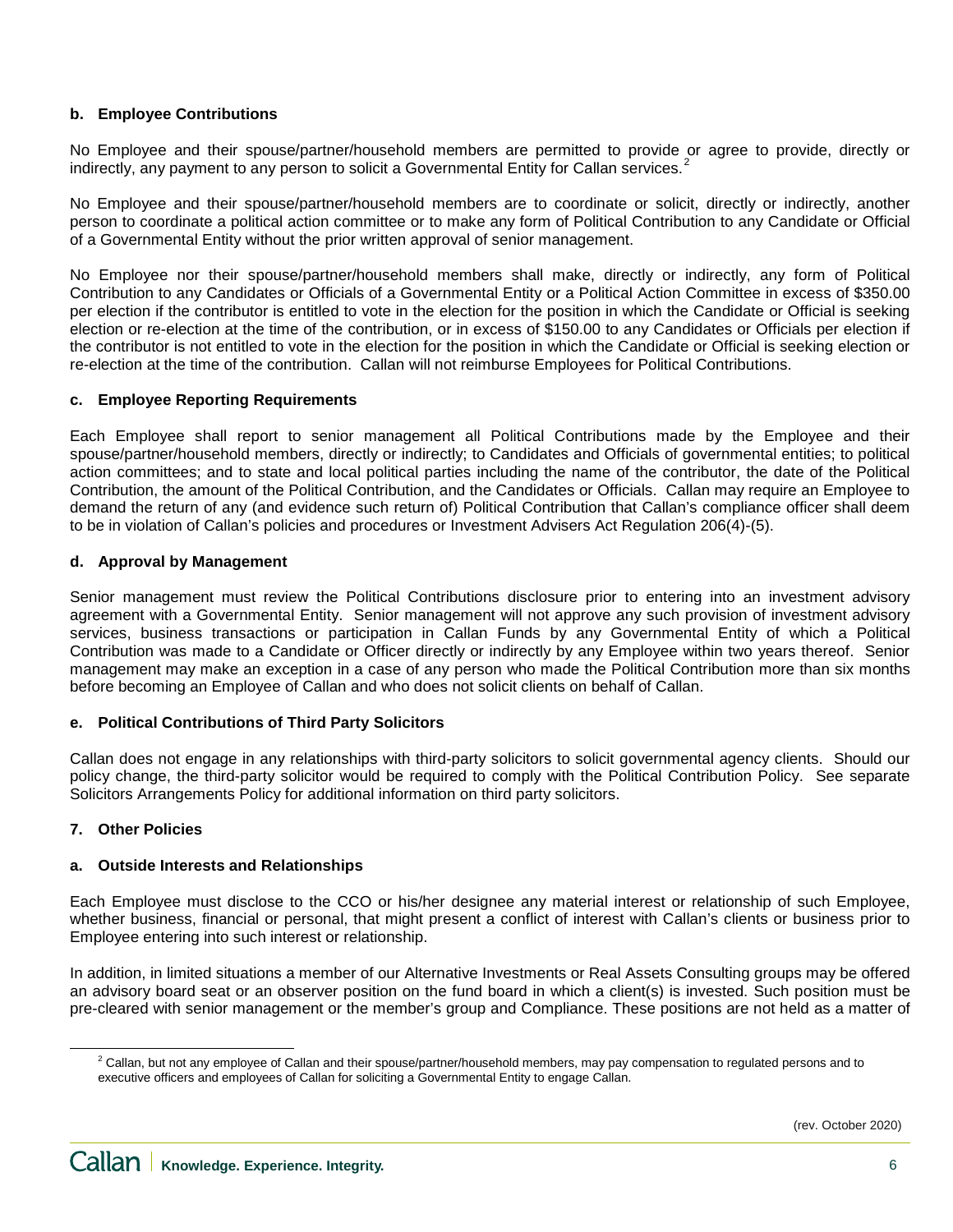course for all funds invested in by clients. Under no circumstances will a current Callan employee sit on the investment management company board.

## **b. Gifts**

In general, Employees should not solicit, accept or give gifts (including meals, tickets, trips, accommodations, favors, or other benefits) of material value that could influence their decisions on behalf of Callan or its clients. Accordingly, no Employee may solicit, accept, or give any cash or any non-cash gift of more than de minimis value from/to any person related to doing business with Callan.

### **c. E-Mail, Social Media, and Other Electronic Communications**

Callan's policy provides that e-mail, instant messaging, social media postings, and other electronic communications are treated as written communications and that such communications must always be of a professional nature. Our policy covers electronic communications for the firm, to or from clients, and includes any personal e-mail communications within the firm and any communications made or received using Callan-provided and financially subsidized communication devices or systems. Personal use of the firm's e-mail and any other firm electronic systems is strongly discouraged. Also, all firm and client related electronic communications must be on the firm's systems, and use of personal e-mail addresses or other personal electronic communications for firm communications is prohibited.

Specifically, except for Callan culture and community postings and reposting or sharing a Callan job opening, posting of Callan, client or Callan-related information on social media sites including, without limitation, Facebook, Twitter, LinkedIn, SnapChat, and Instagram, other than simply an Employee identification of his/her position at Callan as a general matter and not in the context of any type of advice or promotion, is expressly prohibited except as authorized as part of his/her responsibilities as Manager of Communications or his/her designee. Please also refer to the separate policy on Email, Social Media and Other Electronic Communications.

E-mails, and to the extent practicable, any other electronic communications relating to Callan, the firm's advisory services, and Callan's business relationships will be maintained and monitored by the CCO or his/her designee on an on-going or periodic basis through appropriate sampling of e-mail, as the firm deems most appropriate based on the size and nature of the firm and its business.

#### **d. Outside Communications**

Employees must ensure that any advertising, marketing materials, and other written or oral communications outside Callan are professional, balanced, not misleading, and otherwise consistent with the provisions of this Code. Callan has adopted an Advertising Policy that describes more fully Callan's policies and procedures concerning advertising and marketing materials generally.

#### **8. Violations**

Each Employee has a duty to report any actual or potential violations of this Code promptly to Callan's CCO or his/her designee. No Employee reporting a suspected violation of this Code in good faith will be subject to retaliation because of making of such report.

In the event it is determined that an Employee has violated this Code, the CCO or his/her designee will report the violation to senior management. Senior management, in consultation with the CCO, will determine an appropriate sanction for the violation, which may range from a verbal or written reprimand to suspension or termination of employment and may include fines and disgorgement by the Employee of any profit or benefit realized.

## **9. Training**

Management is responsible for familiarizing Employees with the policies and procedures described in this Code from time to time. The CCO or his/her designee will make him/herself available to assist Employees with questions regarding this Code.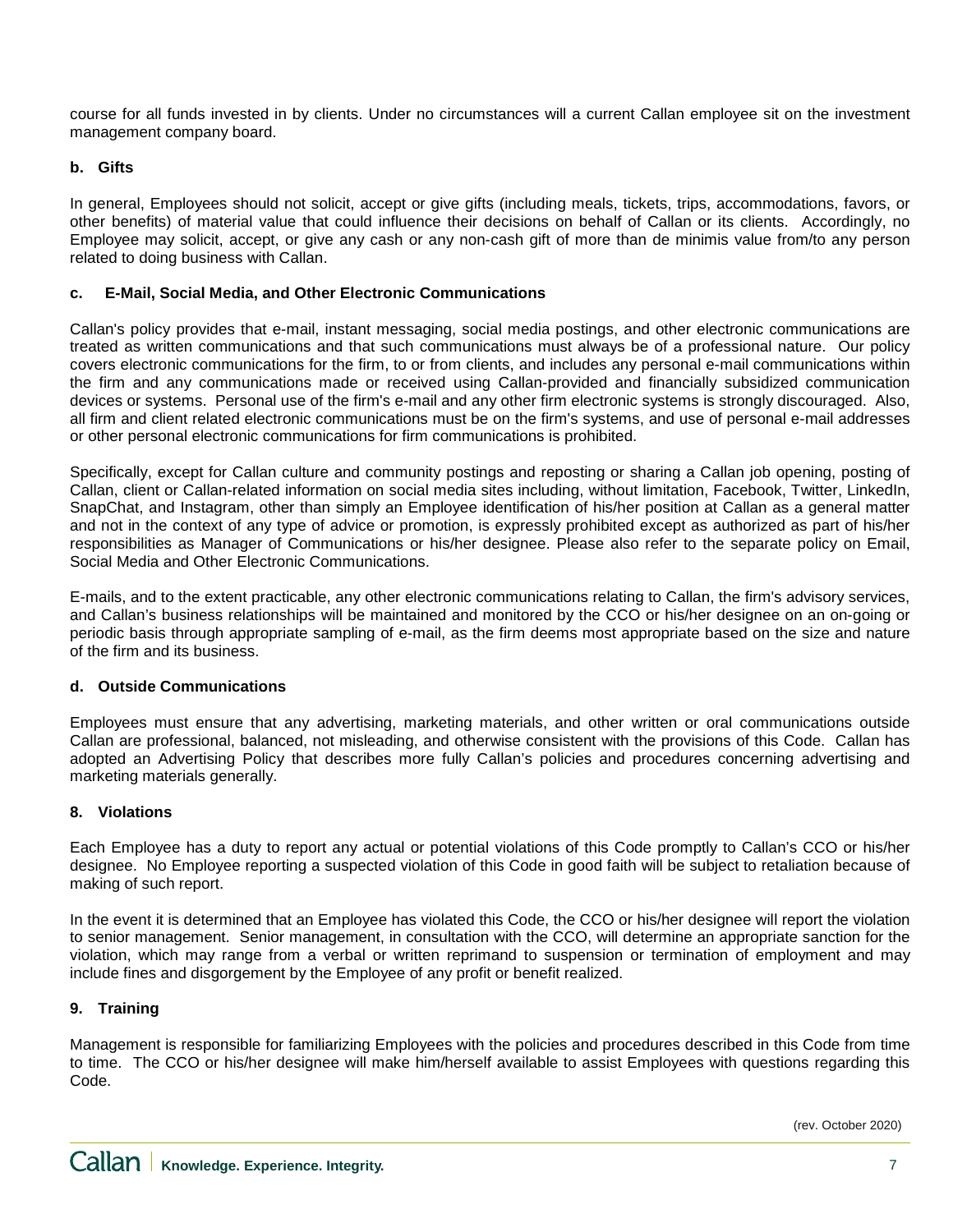## **10. Amendment and Record Keeping**

The CCO or his/her designee will review this Code on a periodic basis and update it as necessary or appropriate. The CCO or his/her designee will cause Callan to maintain the records regarding this Code required by Rule 204-2(a)(12) and (13) under the Advisers Act.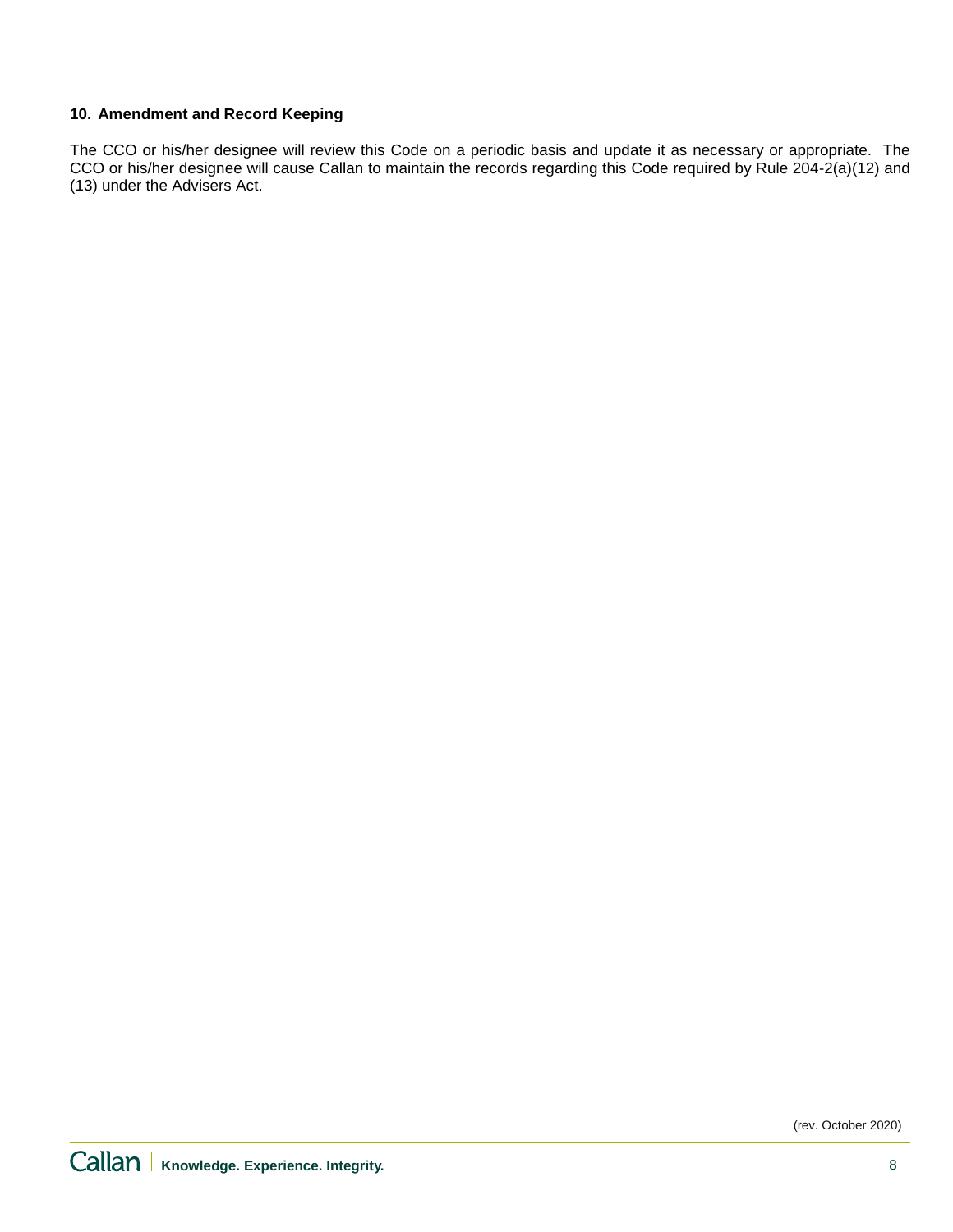## **Exhibit A Acknowledgement and Initial and Annual Information Statement**

#### \_\_\_\_\_\_\_\_\_\_\_\_\_\_\_\_\_\_\_\_\_\_\_\_\_\_\_\_\_\_\_\_\_\_\_\_\_\_\_\_\_\_\_\_\_\_\_\_\_\_\_\_\_\_\_\_\_\_\_\_\_\_\_\_\_ \_\_\_\_\_\_\_\_\_\_\_\_\_\_\_\_\_\_ (Print Full Name) (Date)

#### **1. Directorships and Other Positions in Entities Other Than Callan**

The following is a list of all directorships and other positions that I hold in business organizations, partnerships, proprietorships, and trusts, including any paid positions/assignments outside of Callan over the past year. This list also identifies any estate in which I serve as executor, if that estate is also a client of Callan's. And I have listed any advisory board or observer positions held at fund board in which client(s) are invested. (Please state "None", if applicable.)<br>Name of Principal Business Period During Which

\_\_\_\_\_\_\_\_\_\_\_\_\_\_\_\_\_\_\_\_\_\_\_\_\_\_\_\_\_\_\_\_\_\_\_\_\_\_\_\_\_\_\_\_\_\_\_\_\_\_\_\_\_\_\_\_\_\_\_\_\_\_\_\_\_\_\_\_\_\_\_\_\_\_\_\_\_\_\_\_\_\_\_\_\_\_\_\_\_\_

\_\_\_\_\_\_\_\_\_\_\_\_\_\_\_\_\_\_\_\_\_\_\_\_\_\_\_\_\_\_\_\_\_\_\_\_\_\_\_\_\_\_\_\_\_\_\_\_\_\_\_\_\_\_\_\_\_\_\_\_\_\_\_\_\_\_\_\_\_\_\_\_\_\_\_\_\_\_\_\_\_\_\_\_\_\_\_\_\_\_

*Name of Principal Business Period During Which Position Organization Of Organization Position Has Been Held*

## **2. Directorships, and Officer or Other Executive Positions Held by Members of My Household**

The following is a list of all directorships and officer or other C-level positions in business organizations held by members of my household in the past twelve months. (Please state "None" if applicable.)

| <b>Position</b> | Name of<br>Organization | <b>Principal Business</b><br>Of Organization | Person Holding<br>The Position |  |
|-----------------|-------------------------|----------------------------------------------|--------------------------------|--|
|                 |                         |                                              |                                |  |

\_\_\_\_\_\_\_\_\_\_\_\_\_\_\_\_\_\_\_\_\_\_\_\_\_\_\_\_\_\_\_\_\_\_\_\_\_\_\_\_\_\_\_\_\_\_\_\_\_\_\_\_\_\_\_\_\_\_\_\_\_\_\_\_\_\_\_\_\_\_\_\_\_\_\_\_\_\_\_\_\_\_\_\_\_\_\_\_\_\_

## **3. Disciplinary History**

Except as disclosed below, I have never:

- A. Been convicted of or pleaded guilty or nolo contendere (no contest) in a domestic, foreign or military court to any felony at all, or to any misdemeanor involving investments or fraud, false statements or omissions, wrongful taking of property, bribery, perjury, forgery, counterfeiting, extortion or conspiracy to commit any of those offenses;
- B. Been enjoined by a domestic or foreign court in connection with any investment-related activity or been found to have been involved in a violation of investment-related statutes or regulations;
- C. Been dismissed, pursuant to a settlement agreement, from any investment-related civil action brought by a state or foreign regulatory authority;
- D. Been found by any federal or state, domestic or foreign regulatory agency to have made a false statement or omission or to have been dishonest, unfair or unethical; or to have been involved in a violation of investment-related laws or rules; or to have been the cause of an investment-related business having its authorization to do business denied, suspended, revoked or restricted;
- E. Had my own license or authority to conduct an investment-related activity denied, suspended, revoked or restricted by a domestic or foreign governmental or other regulatory body;
- F. Had a civil money penalty or a cease and desist order regarding an investment-related activity imposed on me;
- G. Had any other order regarding an investment-related activity entered against me by any foreign or domestic regulatory agency;
- H. Been found by a self-regulatory organization or commodities exchange to have made any false statement or omission or to have been involved in a violation of its rules (other than a violation designated as a "minor rule violation" under a plan approved by the sec);
- I. Otherwise been disciplined by a self-regulatory organization, commodities exchange or foreign financial regulatory authority; or
- J. Had my authorization to act as an accountant, attorney or federal contractor revoked or suspended.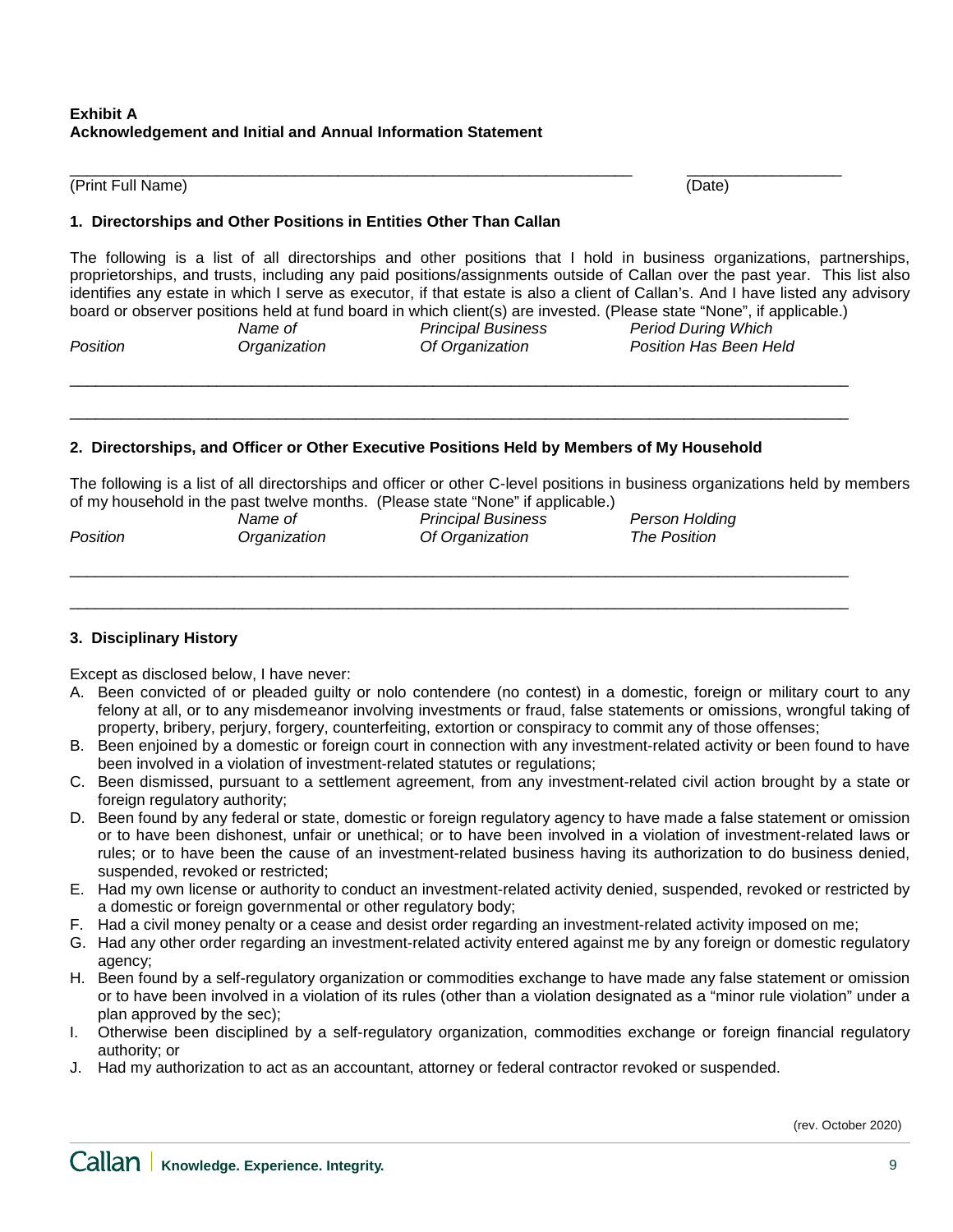#### **Exhibit A (continued) Acknowledgement and Initial and Annual Information Statement**

#### (Print Full Name) (Date)

\_\_\_\_\_\_\_\_\_\_\_\_\_\_\_\_\_\_\_\_\_\_\_\_\_\_\_\_\_\_\_\_\_\_\_\_\_\_\_\_\_\_\_\_\_\_\_\_\_\_\_\_\_\_\_\_\_\_\_\_\_\_\_\_\_\_ \_\_\_\_\_\_\_\_\_\_\_\_\_\_\_\_\_\_\_

[INSTRUCTIONS: On this page, please indicate "None" if applicable. If any of the foregoing apply, please furnish a complete description of the disciplinary event, including, date, caption of the proceeding, the court or other body taking the action and a description of the charges and the outcome. **If you are currently a party to a proceeding which could result in a "yes" answer to any of the above, please explain.** No information needs to be given with respect to minor traffic offenses.]

\_\_\_\_\_\_\_\_\_\_\_\_\_\_\_\_\_\_\_\_\_\_\_\_\_\_\_\_\_\_\_\_\_\_\_\_\_\_\_\_\_\_\_\_\_\_\_\_\_\_\_\_\_\_\_\_\_\_\_\_\_\_\_\_\_\_\_\_\_\_\_\_\_\_\_\_\_\_\_\_\_\_\_\_\_\_\_\_\_\_ \_\_\_\_\_\_\_\_\_\_\_\_\_\_\_\_\_\_\_\_\_\_\_\_\_\_\_\_\_\_\_\_\_\_\_\_\_\_\_\_\_\_\_\_\_\_\_\_\_\_\_\_\_\_\_\_\_\_\_\_\_\_\_\_\_\_\_\_\_\_\_\_\_\_\_\_\_\_\_\_\_\_\_\_\_\_\_\_\_\_ \_\_\_\_\_\_\_\_\_\_\_\_\_\_\_\_\_\_\_\_\_\_\_\_\_\_\_\_\_\_\_\_\_\_\_\_\_\_\_\_\_\_\_\_\_\_\_\_\_\_\_\_\_\_\_\_\_\_\_\_\_\_\_\_\_\_\_\_\_\_\_\_\_\_\_\_\_\_\_\_\_\_\_\_\_\_\_\_\_\_

\_\_\_\_\_\_\_\_\_\_\_\_\_\_\_\_\_\_\_\_\_\_\_\_\_\_\_\_\_\_\_\_\_\_\_\_\_\_\_\_\_\_\_\_\_\_\_\_\_\_\_\_\_\_\_\_\_\_\_\_\_\_\_\_\_\_\_\_\_\_\_\_\_\_\_\_\_\_\_\_\_\_\_\_\_\_\_\_\_\_

\_\_\_\_\_\_\_\_\_\_\_\_\_\_\_\_\_\_\_\_\_\_\_\_\_\_\_\_\_\_\_\_\_\_\_\_\_\_\_\_\_\_\_\_\_\_\_\_\_\_\_\_\_\_\_\_\_\_\_\_\_\_\_\_\_\_\_\_\_\_\_\_\_\_\_\_\_\_\_\_\_\_\_\_\_\_\_\_\_\_

Disciplinary History Disclosures (None or Describe):

### **4. Household Members who are Employees of Investment Management Firms**

The following is a list of my household members who currently hold any position at an investment management firm. (Please state "None" if applicable.)

*Person Holding Name of The Position Organization Position*

### **5. Political Contributions**

During the 24 month period ending with today's date, I and/or my spouse/partner/household members have made, directly and indirectly, contributions, gifts, loans, subscriptions, advances, deposits of money, payments of debt or transition (inauguration costs), or provided anything else of value (a) to the following incumbents, candidates or successful candidates for elective office in a State or political subdivision of a State, and (b) to the following local political parties and political action committees in the following amounts *not previously reported to Callan* (State "None" or list):

| Name of Recipient/ |      |                 | State/Political |        |
|--------------------|------|-----------------|-----------------|--------|
| Candidate/Official | Date | Office/Position | Subdivision     | Amount |
|                    |      |                 |                 |        |
|                    |      |                 |                 |        |
|                    |      |                 |                 |        |
|                    |      |                 |                 |        |
|                    |      |                 |                 |        |
|                    |      |                 |                 |        |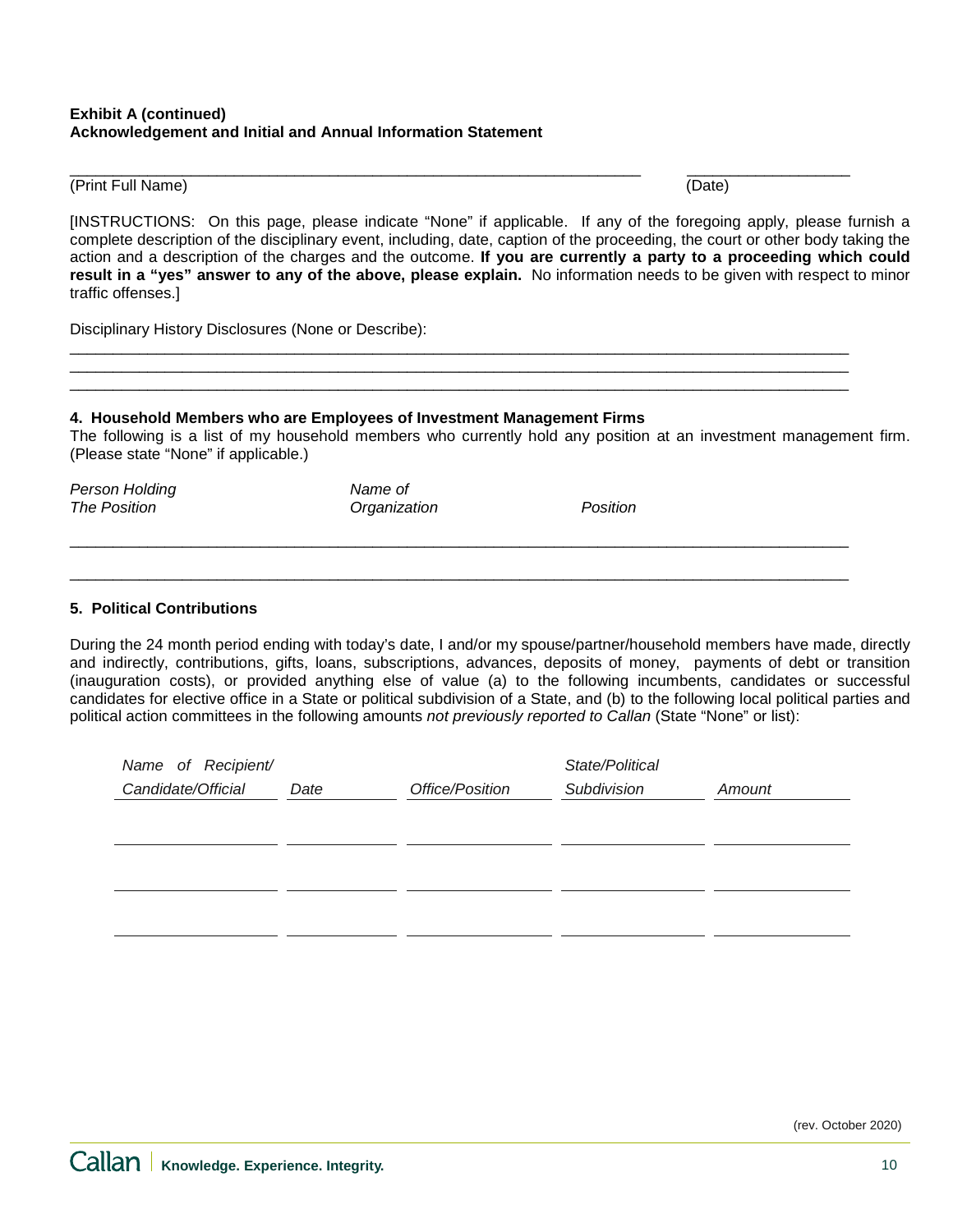### **Exhibit A (continued) Acknowledgement and Initial and Annual Information Statement**

#### \_\_\_\_\_\_\_\_\_\_\_\_\_\_\_\_\_\_\_\_\_\_\_\_\_\_\_\_\_\_\_\_\_\_\_\_\_\_\_\_\_\_\_\_\_\_\_\_\_\_\_\_\_\_\_\_\_\_\_\_\_\_\_\_\_\_ \_\_\_\_\_\_\_\_\_\_\_\_\_\_\_\_\_\_\_ (Print Full Name) (Date)

During the most recent 12 month period, I have **NOT** agreed to provide, directly or indirectly, any payment to any person to solicit a governmental entity for Callan services.

\_\_\_\_\_\_\_\_\_\_\_\_\_\_\_\_\_\_\_\_\_\_\_\_\_\_\_\_\_\_\_\_\_\_\_\_\_\_\_\_\_\_\_\_\_\_\_\_\_\_\_\_\_\_\_\_\_\_\_\_\_\_\_\_\_\_\_\_\_\_\_\_\_\_\_\_\_\_\_\_\_\_\_\_\_\_\_\_\_\_  $\_$  ,  $\_$  ,  $\_$  ,  $\_$  ,  $\_$  ,  $\_$  ,  $\_$  ,  $\_$  ,  $\_$  ,  $\_$  ,  $\_$  ,  $\_$  ,  $\_$  ,  $\_$  ,  $\_$  ,  $\_$  ,  $\_$  ,  $\_$  ,  $\_$  ,  $\_$  ,  $\_$  ,  $\_$  ,  $\_$  ,  $\_$  ,  $\_$  ,  $\_$  ,  $\_$  ,  $\_$  ,  $\_$  ,  $\_$  ,  $\_$  ,  $\_$  ,  $\_$  ,  $\_$  ,  $\_$  ,  $\_$  ,  $\_$  ,

 $\_$  ,  $\_$  ,  $\_$  ,  $\_$  ,  $\_$  ,  $\_$  ,  $\_$  ,  $\_$  ,  $\_$  ,  $\_$  ,  $\_$  ,  $\_$  ,  $\_$  ,  $\_$  ,  $\_$  ,  $\_$  ,  $\_$  ,  $\_$  ,  $\_$  ,  $\_$  ,  $\_$  ,  $\_$  ,  $\_$  ,  $\_$  ,  $\_$  ,  $\_$  ,  $\_$  ,  $\_$  ,  $\_$  ,  $\_$  ,  $\_$  ,  $\_$  ,  $\_$  ,  $\_$  ,  $\_$  ,  $\_$  ,  $\_$  ,

 $\_$  ,  $\_$  ,  $\_$  ,  $\_$  ,  $\_$  ,  $\_$  ,  $\_$  ,  $\_$  ,  $\_$  ,  $\_$  ,  $\_$  ,  $\_$  ,  $\_$  ,  $\_$  ,  $\_$  ,  $\_$  ,  $\_$  ,  $\_$  ,  $\_$  ,  $\_$  ,  $\_$  ,  $\_$  ,  $\_$  ,  $\_$  ,  $\_$  ,  $\_$  ,  $\_$  ,  $\_$  ,  $\_$  ,  $\_$  ,  $\_$  ,  $\_$  ,  $\_$  ,  $\_$  ,  $\_$  ,  $\_$  ,  $\_$  ,

TRUE \_\_\_\_ FALSE \_\_\_\_

If FALSE, explain  $\overline{a}$ 

#### **6. Gifts**

During the most recent 12 month period, I have **NOT** received any gifts from, or made any gifts to, clients or anyone related to doing business with the firm, other than gifts of de minimus value.

TRUE FALSE

If FALSE, explain  $\frac{1}{\sqrt{2}}$ 

#### **7. Client Complaints**

I have reported to the CCO all verbal and written complaints from Callan clients that I received since the date of my most recent compliance certification.

TRUE FALSE

If FALSE, explain **Example 20** and  $\overline{a}$  is the set of  $\overline{b}$  and  $\overline{c}$  is the set of  $\overline{a}$  and  $\overline{b}$  and  $\overline{c}$  and  $\overline{c}$  and  $\overline{c}$  and  $\overline{c}$  and  $\overline{c}$  and  $\overline{c}$  and  $\overline{c}$  and  $\overline{c}$  an

#### **8. Use of Social Media**

I hereby certify that I have not posted any Callan client or Callan-related information on any social media sites, including, without limitation, Facebook, Twitter, LinkedIn, SnapChat and Instagram, other than simply my name and position at Callan and/or sharing or Callan culture or community postings or reposting of Callan job openings, as a general matter and not in the context of any type of advice or promotion. I have completed all of the required training on electronic messaging (including social media posting restrictions), have complied with all of Callan's policies and procedures regarding electronic messaging and social media posting, and will continue to comply with all of Callan's policies and procedures regarding electronic messaging and social media matters in the future.

#### **9. Observance of the Code**

I have read and I understand the Company's Code. I am not aware of any facts or circumstances which indicate that I may not have observed the Code in all respects, except as disclosed below. (Please indicate "None", if applicable. If you are aware of any facts or circumstances which indicate that you may not have observed the Code in all respects, please so indicate below, and the Company's CCO will contact you for the details.)

\_\_\_\_\_\_\_\_\_\_\_\_\_\_\_\_\_\_\_\_\_\_\_\_\_\_\_\_\_\_\_\_\_\_\_\_\_\_\_\_\_\_\_\_\_\_\_\_\_\_\_\_\_\_\_\_\_\_\_\_\_\_\_\_\_\_\_\_\_\_\_\_\_\_\_\_\_\_\_\_\_\_\_\_\_\_\_\_\_\_ \_\_\_\_\_\_\_\_\_\_\_\_\_\_\_\_\_\_\_\_\_\_\_\_\_\_\_\_\_\_\_\_\_\_\_\_\_\_\_\_\_\_\_\_\_\_\_\_\_\_\_\_\_\_\_\_\_\_\_\_\_\_\_\_\_\_\_\_\_\_\_\_\_\_\_\_\_\_\_\_\_\_\_\_\_\_\_\_\_\_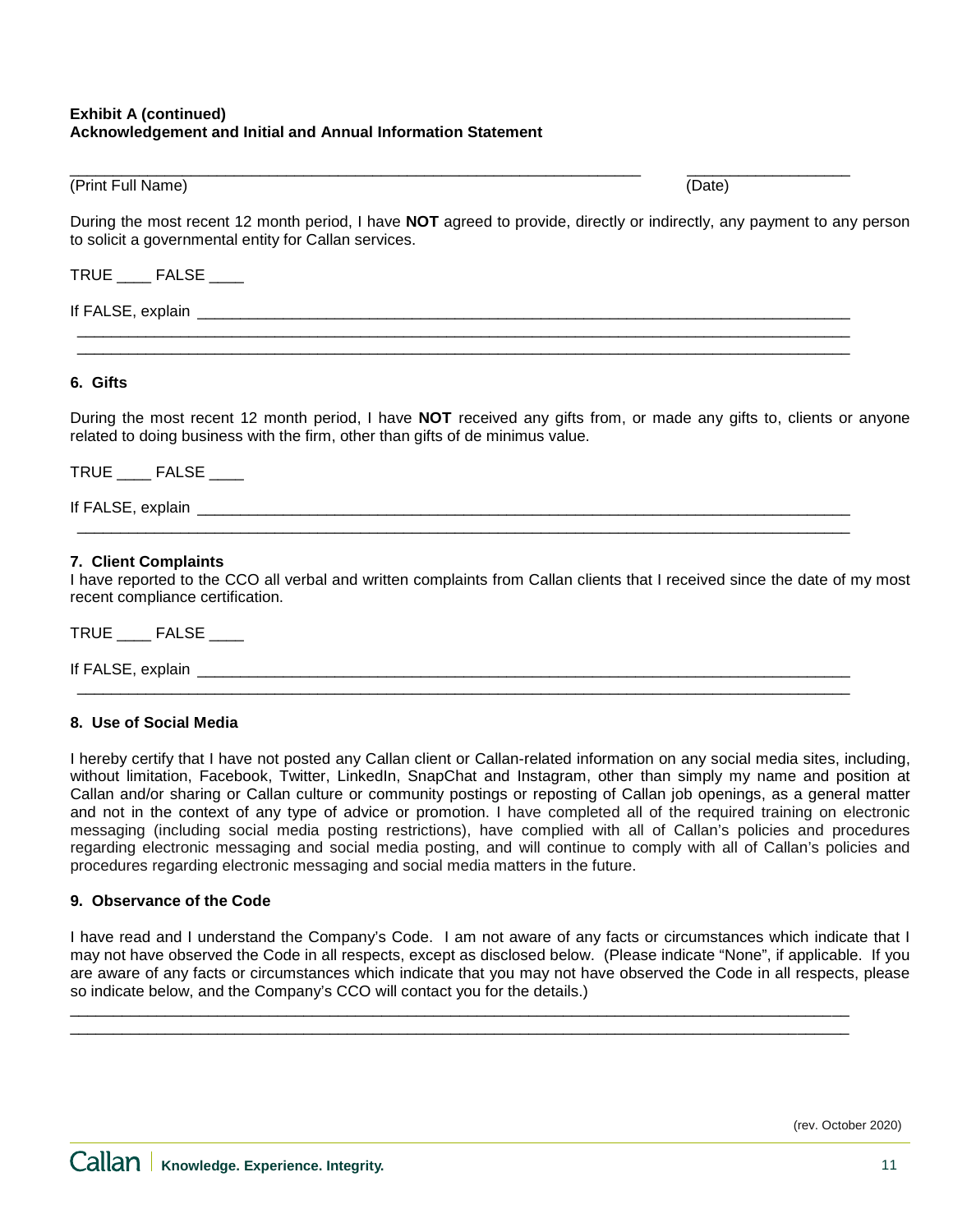## **Exhibit A (continued) Acknowledgement and Initial and Annual Information Statement**

# **10. Compliance Policies and Procedures Manual**

I hereby certify that I have read and familiarized myself with Callan's Compliance Policies and Procedures Manual.

# **11. Certification and Undertaking to Keep Information Up-To-Date**

I hereby certify that the information I have disclosed in this Information Statement is true to the best of my knowledge, information and belief. I undertake to keep the information set forth herein up-to-date by supplementary Information Statements directed to the attention of the CCO or his/her designee.

\_\_\_\_\_\_\_\_\_\_\_\_\_\_\_\_\_\_\_\_\_\_\_\_\_\_\_\_\_\_\_\_\_\_\_\_\_\_\_\_ **Signature** 

\_\_\_\_\_\_\_\_\_\_\_\_\_\_\_\_\_\_\_\_\_\_\_\_\_\_\_\_\_\_\_\_\_\_\_\_\_\_\_\_ Print Name

\_\_\_\_\_\_\_\_\_\_\_\_\_\_\_\_\_\_\_\_\_\_\_\_\_\_\_\_\_\_\_\_\_\_\_\_\_\_\_\_ Date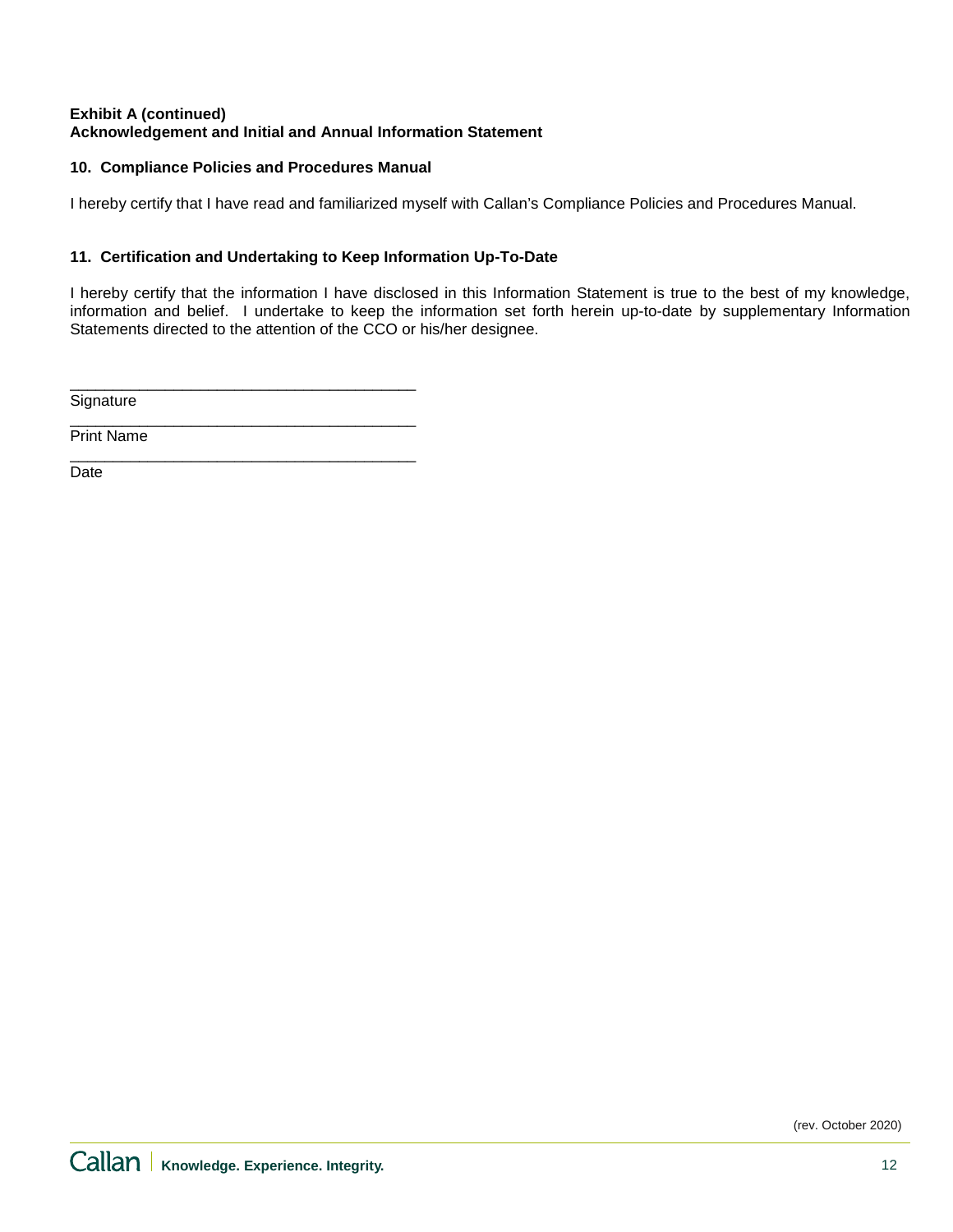# **Exhibit B Insider Trading Policy**

### **General**

Callan forbids Employees to trade, either personally or on behalf of others, on material nonpublic information, or to communicate material nonpublic information to others in violation of the law. This conduct is frequently referred to as "insider trading." The prohibition extends to activities within and outside an Employee's duties at Callan.

The term "insider trading" is not defined in the federal securities laws but generally is used to refer to the use of material nonpublic information to trade in securities (whether or not one is an "insider") or to the communication of material nonpublic information to others.

While the law concerning insider trading is not static, it is generally understood that the law prohibits:

- 1. Trading by an insider while in possession of material nonpublic information;
- 2. Trading by a non-insider, while in possession of material nonpublic information, where the information either was disclosed to the non-insider in violation of an insider's duty to keep it confidential or was misappropriated; or
- 3. Communicating material nonpublic information to others.

The elements of insider trading and the penalties for such unlawful conduct are discussed below. If after reviewing this Policy an Employee has any questions, the Employee should consult the CCO or his/her designee.

#### **Who is an Insider?**

The concept of "insider" is broad. It includes officers, directors and Employees of a company. In addition, a person can be a "temporary insider" if he or she enters into a special confidential relationship in the conduct of a company's affairs and as a result is given access to information solely for the company's purposes. A temporary insider can include, among others, a company's attorneys, accountants, consultants, bank lending officers, other service providers, and the Employees of such organizations. According to the U.S. Supreme Court, the company must expect the service provider to keep the disclosed nonpublic information confidential and the relationship must at least imply such a duty before the service will be considered a temporary insider.

#### **What is Material Information?**

Trading on insider information is not a basis for liability unless the information is material. "Material information" is generally defined as information that there is a substantial likelihood a reasonable investor would consider important in making his/her investment decisions, or information that is reasonably certain to have a substantial effect on the price of a company's securities. Information an Employee should consider material includes, but is not limited to:

- Dividend changes;
- Earnings estimates:
- Changes in previously released earnings estimates;
- Significant merger or acquisition proposals or agreements;
- Major litigation;
- Liquidation problems; and
- Extraordinary management developments.

Material information does not have to relate to a company's business. For example, in Carpenter v. U.S., 108 U.S. 316 (1987), the U.S. Supreme Court considered as material certain information about the contents of a forthcoming newspaper column that was expected to affect the market price of a security. In that case, a *Wall Street Journal* reporter was found criminally liable for disclosing to others the dates that reports on various companies would appear in *The Wall Street Journal* and whether those reports would be favorable or not.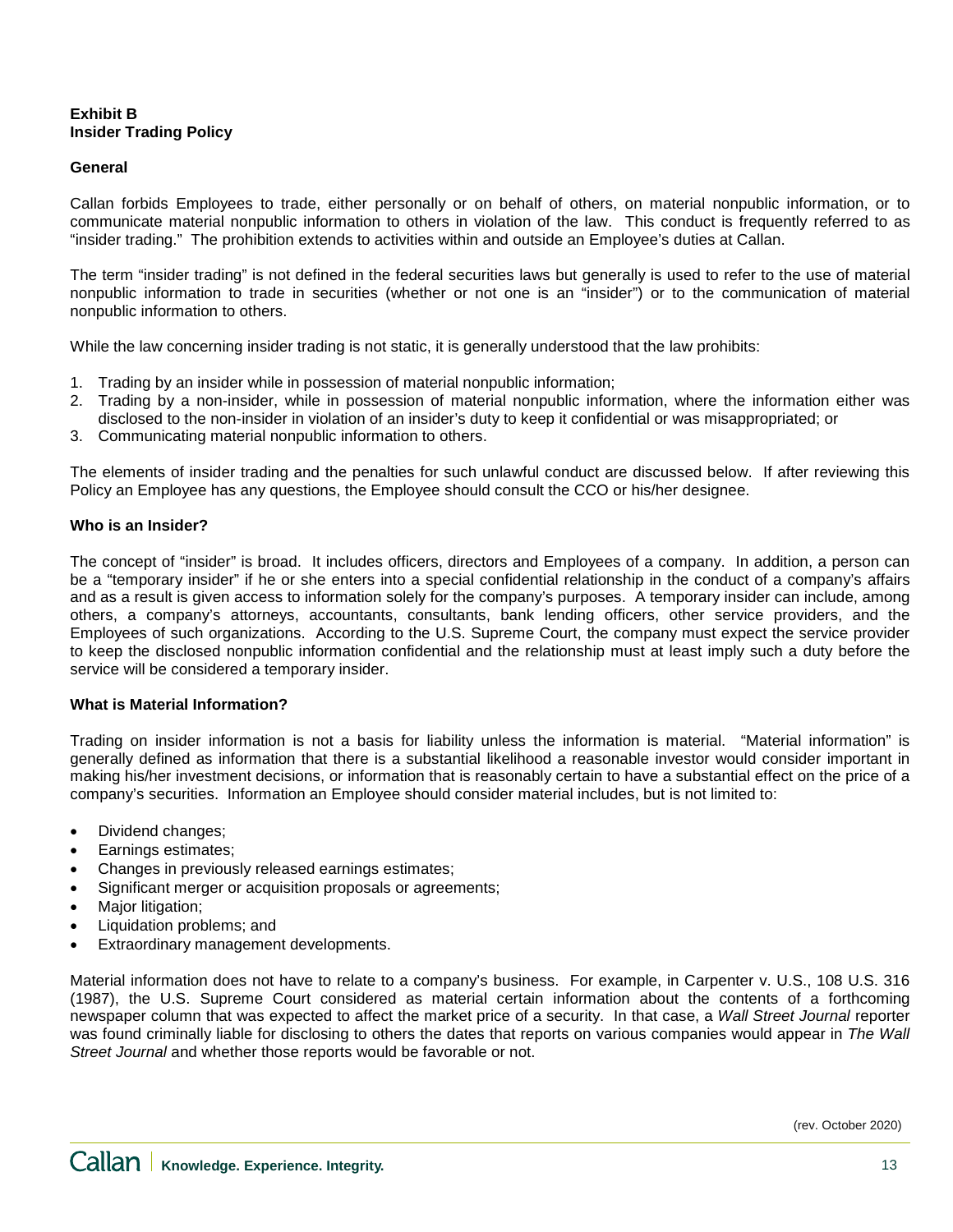### **What is Nonpublic Information?**

Information is nonpublic until it has been effectively communicated to the marketplace. One must be able to point to some fact to show that the information is generally public. For example, information found in a report filed with the SEC, or appearing in *Dow Jones*, *Reuters Economic Services*, *The Wall Street Journal* or other publications of general circulation would be considered public.

### **Penalties for Insider Trading**

Penalties for trading on, or communicating, material nonpublic information are severe, for both the individuals involved in the unlawful conduct and their employers. Persons can be subject to some or all of the penalties below, even if they do not personally benefit from the violation.

- Civil injunctions;
- Treble damages;
- Disgorgement of profits;
- Jail sentences;
- Fines for the person who committed the violation of up to three times the profit gained or loss avoided, whether or not the person actually benefited; and
- Fines for the employer or other controlling person of up to the greater of \$1,000,000 or three times the amount of the profit gained or loss avoided.

In addition, any violation of this Policy (or other provisions of the Code of which this Policy is a part) can be expected to result in serious sanctions by Callan, including termination of employment.

#### **Procedures to Follow Upon Receipt of Material Nonpublic Information**

If an Employee believes he/she may be in a situation on which material non-public information may be communicated, the Employee should request that no material non-public information be provided. These situations include communications with hedge fund and private equity managers. Confidentiality and non-disclosure agreements presented to Callan Employees are subject to review by the department manager and/or CCO before execution. The Employee should advise the other person that he or she has a duty to not disclose, and Callan is not authorized to accept, any material non-public information, and only information received by Callan under an appropriate confidentiality agreement will be protected as material non-public information.

If an Employee believes he or she may be in possession of material nonpublic information, the Employee should take the following actions:

- 1. Report the matter immediately to the CCO or his/her designee, disclosing all information that the Employee believes may be relevant.
- 2. Unless approved by the CCO or his/her designee, refrain from purchasing or selling any security to which such information relates for the Employee's account or any account managed by Callan or its affiliates.
- 3. Unless approved by the CCO or his/her designee, refrain from communicating the information to anyone within or outside our firm, other than the CCO or his/her designee. In addition, take care that the information is secure.
- 4. Any questions about whether information is material or nonpublic, the applicability or interpretation of these procedures or the propriety of any action must be discussed with the CCO or his/her designee before the Employee trades or communicates the information to anyone.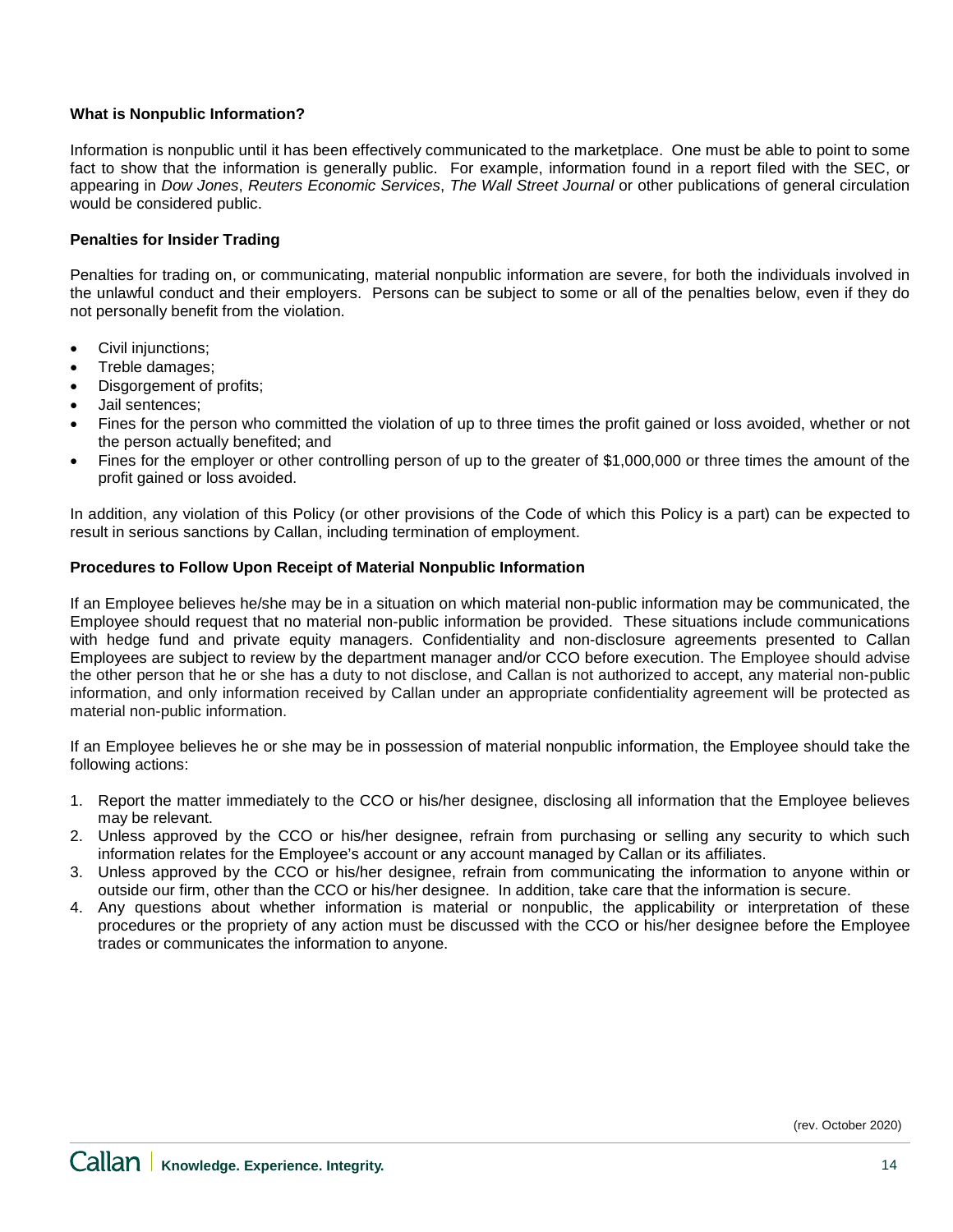## **Additional Procedures To Implement Insider Trading Policy**

Callan has adopted the following additional procedures to implement this Policy:

- 1. This Policy is distributed, along with the Code, to all Employees upon hire and requires a written acknowledgement by each Employee.
- 2. Employees must report to the CCO all business, financial, or personal relationships that may result in access to material nonpublic information.
- 3. Access Persons must disclose reportable securities in their personal accounts to the CCO or his/her designee, as provided in the Code.
- 4. The CCO or his/her designee will review all reports by Access Persons.
- 5. The CCO or his/her designee will provide guidance to Employees on insider trading questions.
- 6. This Policy will be reviewed, evaluated, and updated on a periodic basis by the CCO.
- 7. The CCO or his/her designee will report any violation of this Policy to senior management for corrective and/or disciplinary action.
- 8. The CCO or his/her designee is responsible for the implementation of this Policy.

(rev. October 2020)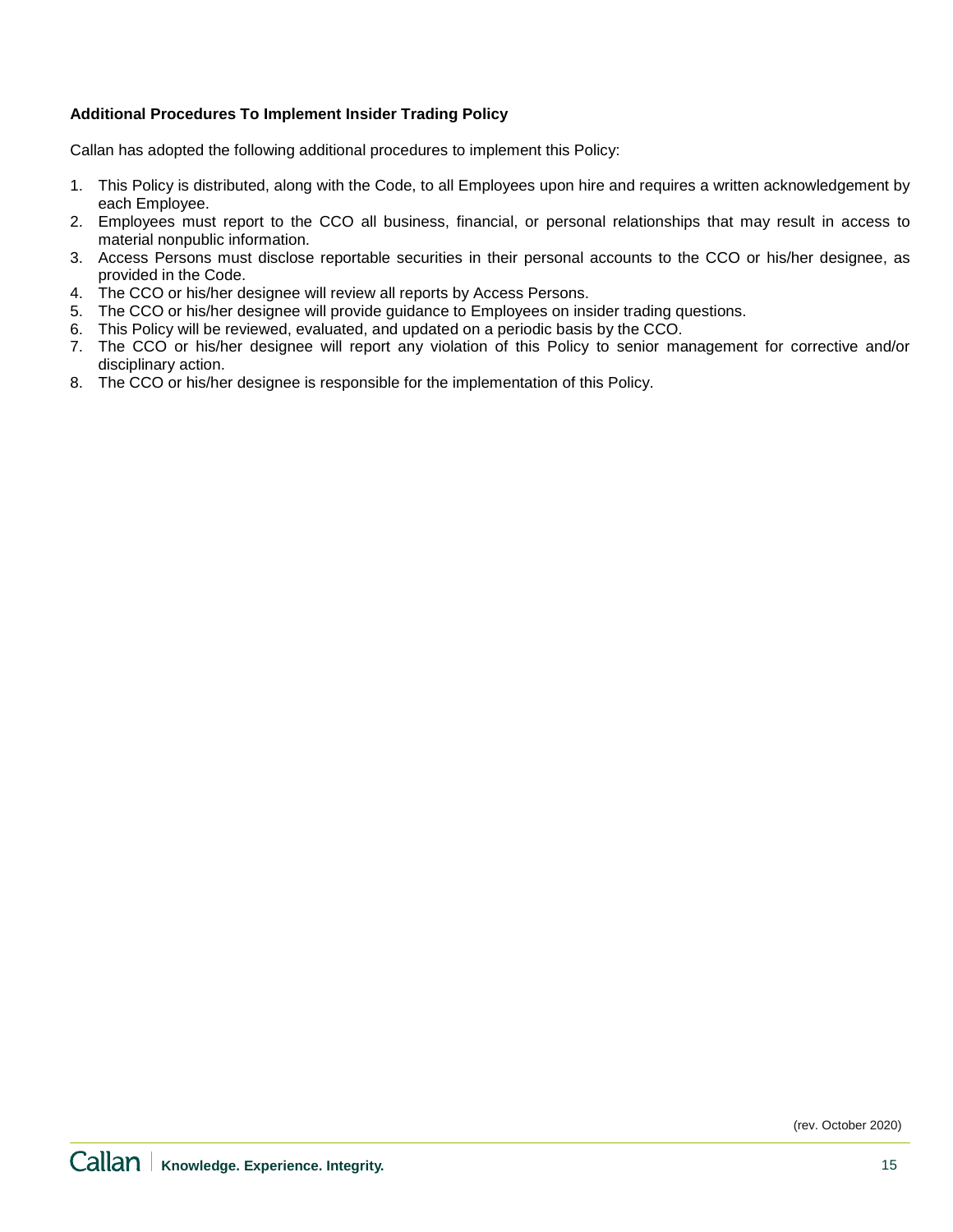## **Exhibit C Reporting by Access Persons**

An Access Person (1) has access to nonpublic information regarding any clients' purchase or sale of securities, or nonpublic information regarding the portfolio holdings of any registered fund for which Callan or any of its affiliates acts as an investment adviser; or (2) is involved in making securities recommendations to clients, or who has access to such recommendations that are nonpublic.

Callan has identified the following individuals to be Access Persons: all Officers and Directors, TAG Employees, Compliance Employees, TAG support staff, and general/specialist consultants from the following groups: Fund Sponsor Consulting, IAG, Global Manager Research, Private Equity, Hedge Funds, Capital Markets Research, and Real Assets Consulting; as defined in Callan's Code under section 5, and repeated below. Callan's Code requires Access Persons to adhere to specific disclosure of certain personal assets, holdings, or interests, and assets and holdings in which he or she has an interest or access to. Additionally, all Access Persons are required to follow certain procedures when trading for his/her personal account(s) and account(s) in which he or she has an interest or access to. These disclosures and personal trading procedures are outlined below.

Access Employees must also submit to the CCO or his/her designee a report of all reportable securities of which they are beneficial owners by completing a questionnaire in the form of **Exhibit C** and signing up, as applicable, with ComplySci, not later than 10 days after becoming an Access Person and on or before February 14th of each year thereafter.

In the event any Employee of Callan is currently or becomes an Access Person, each such Employee must inform Callan compliance of their brokerage accounts which contain Reportable Securities (as defined herein) to enable Callan compliance to set up such account with Callan's security monitoring site, ComplySci. As a result, Callan compliance can review reportable securities holdings and transactions and pre-clear any reportable security trades. Trades are defined to include purchasing or selling Reportable Securities and partial/full redemption/contribution from/to private funds. Trades must be conducted within 30 days of a pre-clearance approval and the number of securities traded must match the number of securities requested and cleared for trade. Trades can be conducted in more than one tranche during that 30 day period so long as the total securities traded equals the amount pre-cleared. This includes 401k Plan self-directed securities trading, securities in initial public offerings and in private placements as required by Rule 204A-1(b) and (c) under the Advisers Act. Trades include partial redemptions of private funds.

See specific guidance below on Access Employee trades of Callan GlidePath<sup>®</sup> Funds within such employees' 401k accounts. In addition, Access Persons must pre-clear investment in private funds, including real estate and other private markets funds, which could also be offered to institutional investors ("Private Fund Pre-Clearance"). Access Employees shall notify the CCO via ComplySci of their request for Private Fund Pre-Clearance and await a response from the CCO prior to taking any action, if such action is approved. Any questions about whether investment in a particular private fund qualifies for Private Fund Pre-Clearance should be directed to the CCO. Currently, cryptocurrencies are not considered reportable securities; should the SEC provide an updated position, Callan will revisit this subject.

If an Employee believes that, for whatever reason, he or she may have access to any information that would make the Employee an Access Person, the Employee should discuss the matter immediately with the CCO or his/her designee. The CCO or his/her designee will then determine whether the Employee, and any other Employee of Callan, should submit the reports and obtain the pre-clearance required by Rule 204A-1(b) and (c) and whether this Code should be amended to reflect these obligations in more detail.

For purposes of the Code, "reportable security" means a publicly-traded security or any security defined in Section 202(a)(18) of the Investment Advisers Act of 1940, including closed-end funds and private funds, including real estate and other private markets funds, which could also be offered to institutional investors, as amended (the "Advisers Act"), except that it does not include: (1) direct obligations of the United States Government; (2) bankers' acceptances, bank certificates of deposit, commercial paper and high quality short-term debt instruments, including repurchase agreements; (3) shares issued by money market funds; (4) shares issued by registered open-end funds (e.g., mutual funds, ETFs, and ETNs); or (5) shares issued by unit investment trusts that are invested exclusively in one or more of such open-end funds.

For purposes of this Code, "beneficial owner" is interpreted in the same manner as it would be under Rule 16a-1(a)(2) under the Securities Exchange Act of 1934, as amended. A shareholder may be deemed to have beneficial ownership of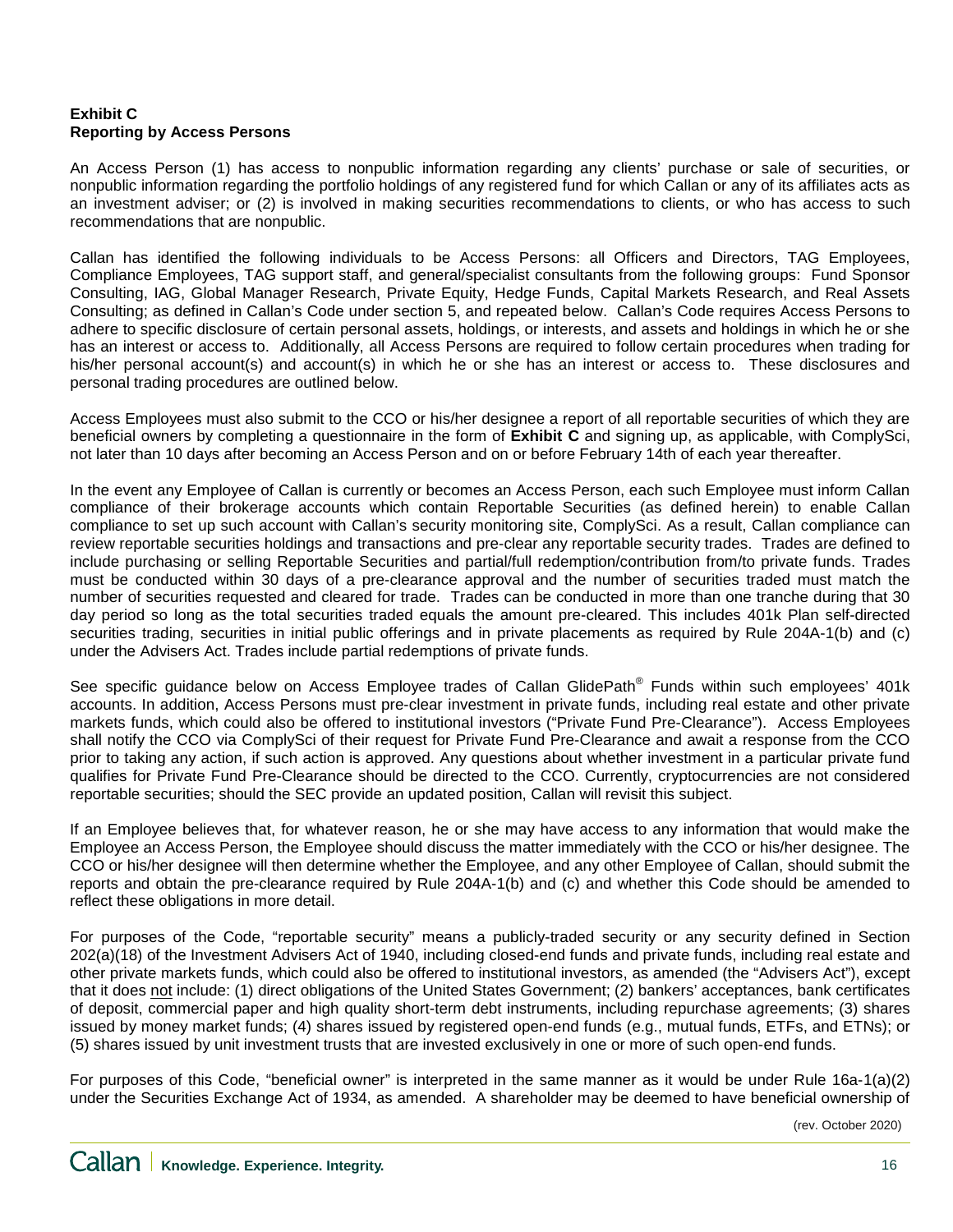securities held by another person if, by reason of any contract, arrangement, understanding, relationship, or otherwise; the shareholder can share in any profit from the securities, including securities held by a family member sharing the same household; by a partnership, corporation, or other entity controlled by the shareholder; or by a trust of which the shareholder is a trustee, beneficiary or settlor.

With respect to an Access Employee's investment in Callan GlidePath® funds through our 401k Plan, Callan will not require such employees to individually seek pre-clearance to direct the ongoing payroll contributions or fund transfers (purchases, sales, rebalancing) of shares of the GlidePath® funds in their 401(k) accounts. Rather, our compliance team has established a process to monitor GlidePath® transactions on a regular basis. As a result, all Access Employee investment activity in the Callan GlidePath® fund will receive a blanket pre-clearance subject to the procedures below. On a monthly basis, Callan's 401K administrator will run a report showing fund transfers in, out and between Callan GlidePath<sup>®</sup> Funds by Access Employees; this report will satisfy the Access Employees' individual reporting requirements regarding GlidePath<sup>®</sup> fund holdings and transactions. The CCO or his/her designee will review the monthly report for apparent material issues and follow up as appropriate which may include requiring an Access Employee to register their 401k Account with ComplySci to begin tracking and requiring pre-clearance on an individual basis. Any sanctions will follow the same process as that of other Reportable Securities.

No report is required with respect to securities held in accounts over which the Access Person has no direct or indirect influence or control. Influence and control is the ability to make suggestions to or to direct the manager of a wholly discretionary account to make purchases and sales of securities or to consult with the manager of a wholly discretionary account as to the particular allocation of investments in the account. All reports will be maintained in confidence, except to the extent necessary or appropriate to implement and enforce the provisions of this Code or to comply with requests for information from government agencies.

## **Requirements:**

- 1. All Access Persons must notify Callan Compliance of all accounts in which he/she has a beneficial interest, including any accounts for immediate family or other entities whose holdings are not deemed exempt under the definition of "reportable securities."
- 2. Access Persons will be required to inform Callan Compliance of his/her and related household members' brokerage accounts which contain individual reportable securities so Callan Compliance can set up such brokerage feeds on its trade monitoring site, ComplySci so that Compliance can monitor the holdings, and any related transactions, including pre-clearing any trades.
- 3. The types of securities that Callan's Access Persons need to report and obtain pre-approval for the purchase/sale of include ("Reportable Securities"): publicly-traded securities, including 401k Plan self-directed securities trading subject to provisions herein on Callan GlidePath<sup>®</sup> funds, securities in initial public offerings and in private placements as, required by Rule 204A-1(b) and (c) under the Advisers Act.
- 4. Access Persons will need to obtain preapproval to trade any Reportable Securities. To do this the Access Person will complete and submit a Pre-Clearance Form on the ComplySci site. Callan Compliance will review this Pre-Clearance and send either an approval or denial of the trade. Trades must be conducted within 30 days of a pre-clearance approval and the number of securities traded must match the number of securities requested.

To meet these requirements, all Access Persons are provided instructions on how to register with ComplySci. To comply with requirement number 1 above, Access Persons must complete the "Access Persons Annual Compliance Certification" in the form of providing an attestation to the request from Callan Compliance.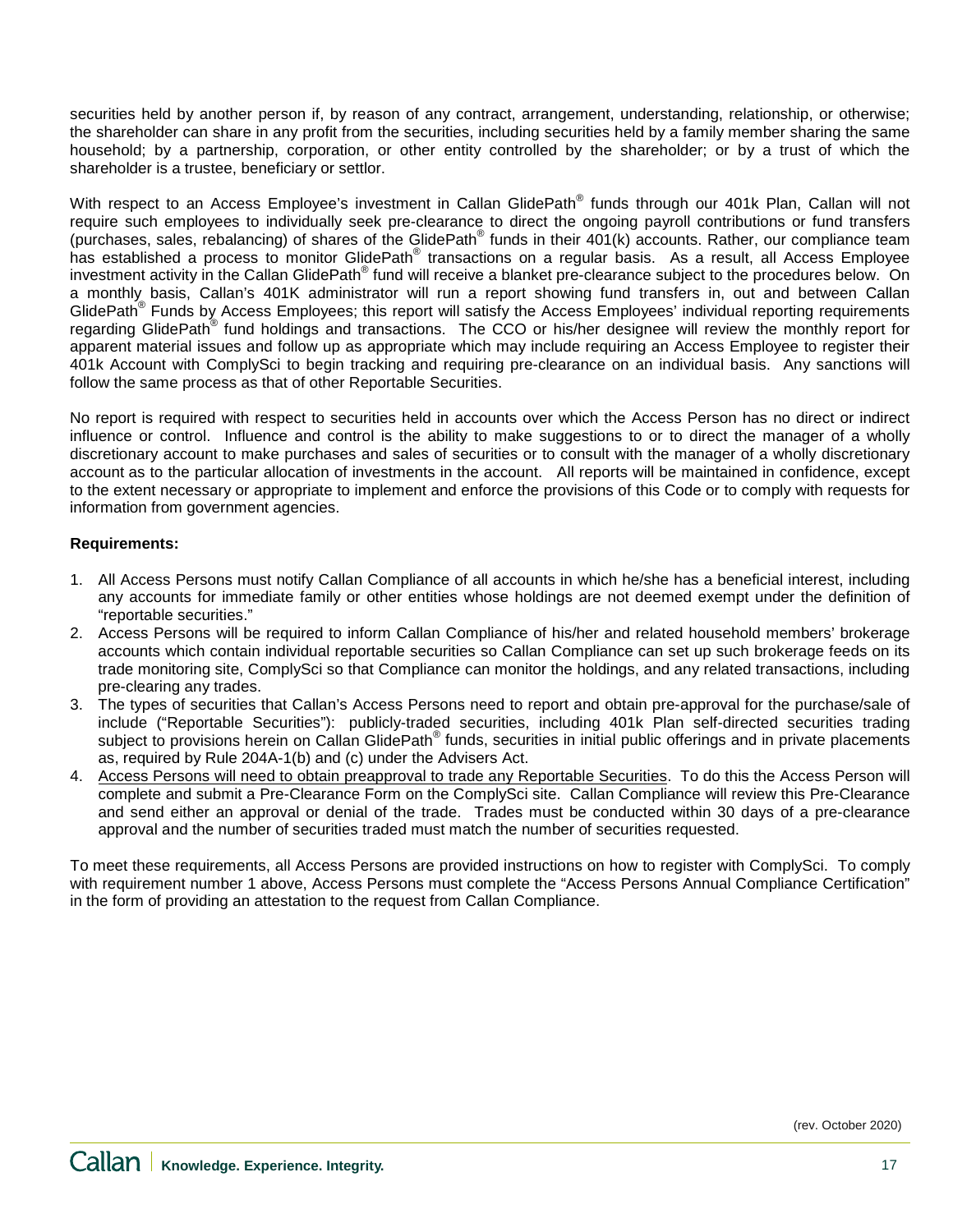| (Print Full Name)                                                                                                                                                                                                                                                                                                                                                                                                                             | (Date) |
|-----------------------------------------------------------------------------------------------------------------------------------------------------------------------------------------------------------------------------------------------------------------------------------------------------------------------------------------------------------------------------------------------------------------------------------------------|--------|
| I hereby certify to Callan ("Callan" or the "Company") as follows:<br>1. I have previously reported to Callan the names and relationships of all of my Household Members <sup>3</sup> .                                                                                                                                                                                                                                                       |        |
| TRUE _____ FALSE ____                                                                                                                                                                                                                                                                                                                                                                                                                         |        |
| If FALSE, explain example and a series of the series of the series of the series of the series of the series of the series of the series of the series of the series of the series of the series of the series of the series o                                                                                                                                                                                                                |        |
| Identify household members if not previously reported (Names and relationship to you):                                                                                                                                                                                                                                                                                                                                                        |        |
| 2. I have listed on my previously submitted Annual Certification or otherwise provided to Callan through ComplySci, the<br>identity of all of my Reportable Accounts <sup>4</sup> and all of the privately held securities of any corporation, partnership or limited<br>liability company, including securities in initial public offerings and private placements, owned beneficially or of record by<br>me or any of my Household Members. |        |
| TRUE _____ FALSE ____                                                                                                                                                                                                                                                                                                                                                                                                                         |        |
| If FALSE, explain <b>All According to the Contract of the Contract of Contract of Contract of Contract of Contract of Contract of Contract of Contract of Contract of Contract of Contract of Contract of Contract of Contract o</b>                                                                                                                                                                                                          |        |
| If not previously reported, indicate below that you will provide relevant brokerage information to Callan Compliance within<br>3 business days:                                                                                                                                                                                                                                                                                               |        |
| Yes I will _____ No I won't ____                                                                                                                                                                                                                                                                                                                                                                                                              |        |
| 3. I have directed and caused my Household Members to provide me with brokerage information that I can pass along to                                                                                                                                                                                                                                                                                                                          |        |

3. I have directed and caused my Household Members to provide me with brokerage information that I can pass along to Callan Compliance to allow them to set up a brokerage feed for monitoring reportable securities with ComplySci and I have not revoked that direction.

TRUE \_\_\_\_ FALSE \_\_\_\_

If FALSE, explain \_\_\_\_\_\_\_\_\_\_\_\_\_\_\_\_\_\_\_\_\_\_\_\_\_\_\_\_\_\_\_\_\_\_\_\_\_\_\_\_\_\_\_\_\_\_\_\_\_\_\_\_\_\_\_\_\_\_\_\_\_\_\_\_\_\_\_\_\_\_\_\_\_\_\_\_

<span id="page-17-0"></span> $\_$  ,  $\_$  ,  $\_$  ,  $\_$  ,  $\_$  ,  $\_$  ,  $\_$  ,  $\_$  ,  $\_$  ,  $\_$  ,  $\_$  ,  $\_$  ,  $\_$  ,  $\_$  ,  $\_$  ,  $\_$  ,  $\_$  ,  $\_$  ,  $\_$  ,  $\_$  ,  $\_$  ,  $\_$  ,  $\_$  ,  $\_$  ,  $\_$  ,  $\_$  ,  $\_$  ,  $\_$  ,  $\_$  ,  $\_$  ,  $\_$  ,  $\_$  ,  $\_$  ,  $\_$  ,  $\_$  ,  $\_$  ,  $\_$  ,

(rev. October 2020)

<sup>&</sup>lt;sup>3</sup> Household Member" means any household family members (defined as the director's, officer's, or employee's spouse and any children or other relatives of the director, officer, employee, or of his/her spouse, living with the director, officer or employee) and any corporation, partnership, trust or other entity that is directly or indirectly controlled by a director, officer, employee or his/her household family members.

<span id="page-17-1"></span><sup>&</sup>lt;sup>4</sup> Reportable Account" means any securities brokerage account over which the director, officer, employee, or any of his/her Household Members has, or shares, discretionary authority. See carve-out in Exhibit C description for Callan GlidePath<sup>®</sup> fund investments.